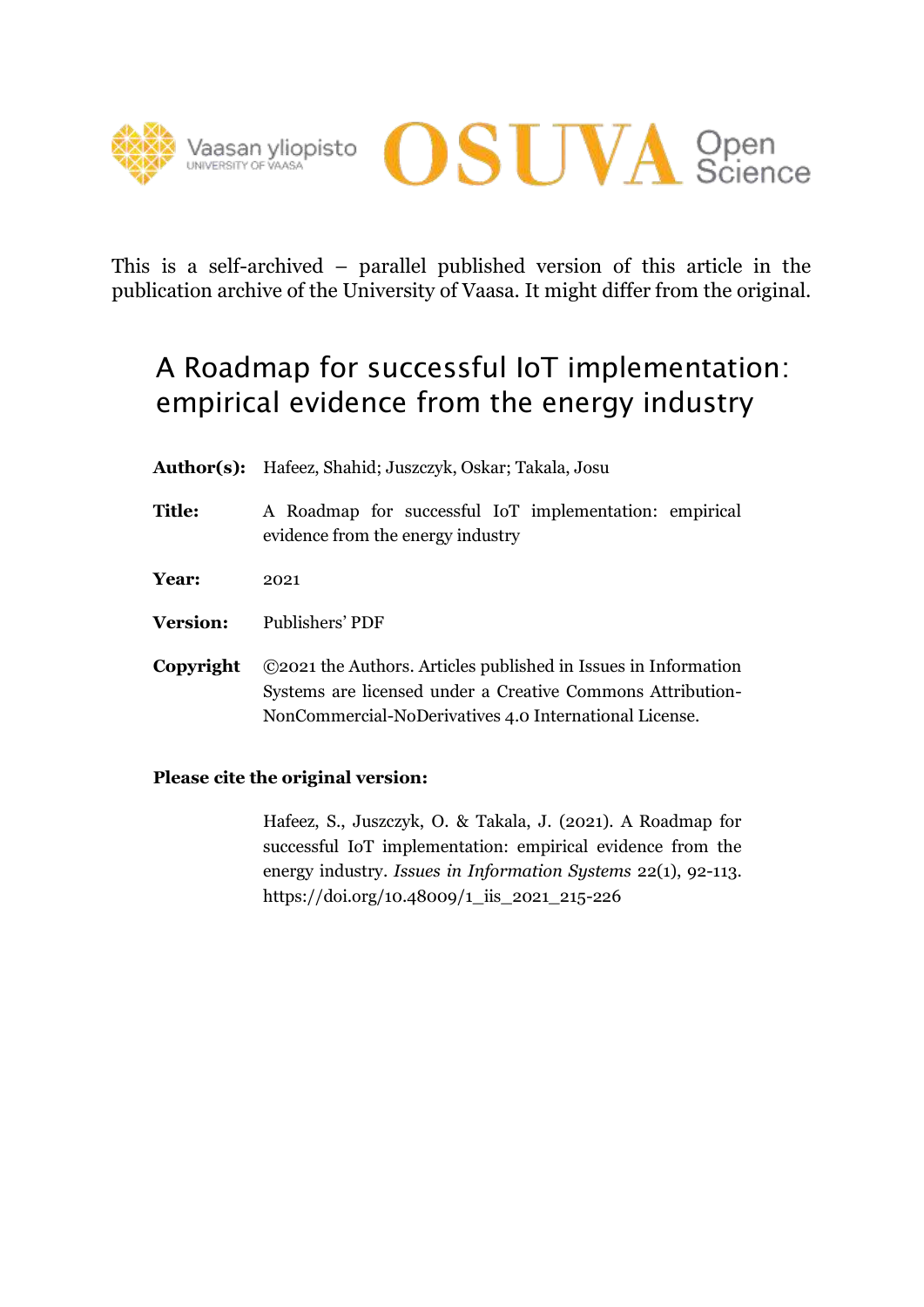https://doi.org/10.48009/1\_iis\_2021\_92-113

## **A Roadmap for successful IoT implementation: empirical evidence from the energy industry**

**Shahid Hafeez,** *University of Vaasa, shahid.hafeez48@gmail.com* **Oskar Juszczyk,** *University of Vaasa, oskar.juszczyk@uwasa.fi* **Josu Takala,** *University of Vaasa, josu.takala@uwasa.fi*

#### **Abstract**

The Internet of Things has become a spotlight in contemporary literature in the domain of industry 4.0 and emerging technologies. Majority of research studies focuses on technicalities and theoretical implications of implementing IoT in the energy sector. However, in practice, organisations face a combination of technical and non-technical challenges. There is a clear need for the studies to empirically evaluate IoT use cases, challenges, and a roadmap for successfully implementing emerging technologies. To fulfil the research gap and provide insights for practitioners, we conducted seven semi-structured interviews with professionals working in Finland's energy sector. Based on results retrieved through content analysis of transcribed interviews, we developed a roadmap with managerial implications for successfully implementing IoT and other emerging technologies. Furthermore, study results present practical insights on IoT applications, benefits, and major IoT utilisation challenges in the Finnish energy sector industrial ecosystem. In the end, conclusion and future research directions are discussed.

**Keywords**: Internet of Things, industry 4.0, innovation management, product development, manufacturing, implementation roadmap

#### **Introduction**

#### **Background of the study**

A plethora of studies (Georgakopoulos et al., 2016; Lasi et al., 2014; Lin et al., 2016; Lu, 2017; Pfeiffer, 2016; Roblek et al., 2016) on industry 4.0 indicates a steep transition is underway towards the fourth industrial revolution during the last decade. The concept of industry 4.0 is mainly referred to digitalisation and automation of different industrial activities with the help of disruptive technologies such as the Internet of Things (IoT), big data, Artificial intelligence (AI), robotics, autonomous vehicles, 3D printing, nanotechnology, biotechnology, material sciences, energy storage & production and quantum computing (Schwab, 2017). Like other disruptive technologies, the IoT technologies seek to accelerate the pace of transition by providing advanced centralised automation solutions for various industrial applications (Lu, 2017). Adoption and utilisation of IoT are expanding across the industries due to the vast breath IoT ecosystem, including intelligent and embedded system shipments, connectivity services, platforms, applications, analytics, security, infrastructure, and other professional services. These features gives leverage to IoT over other competing technologies, ultimately, a remarkable growth has been observed in IoT utilisation in the industry and still growing exponentially. Khan et al. (2020) suggests that the market share of IoT is expected to reach 14.2 trillion dollars by the end of 2023, whereas the number of IoT devices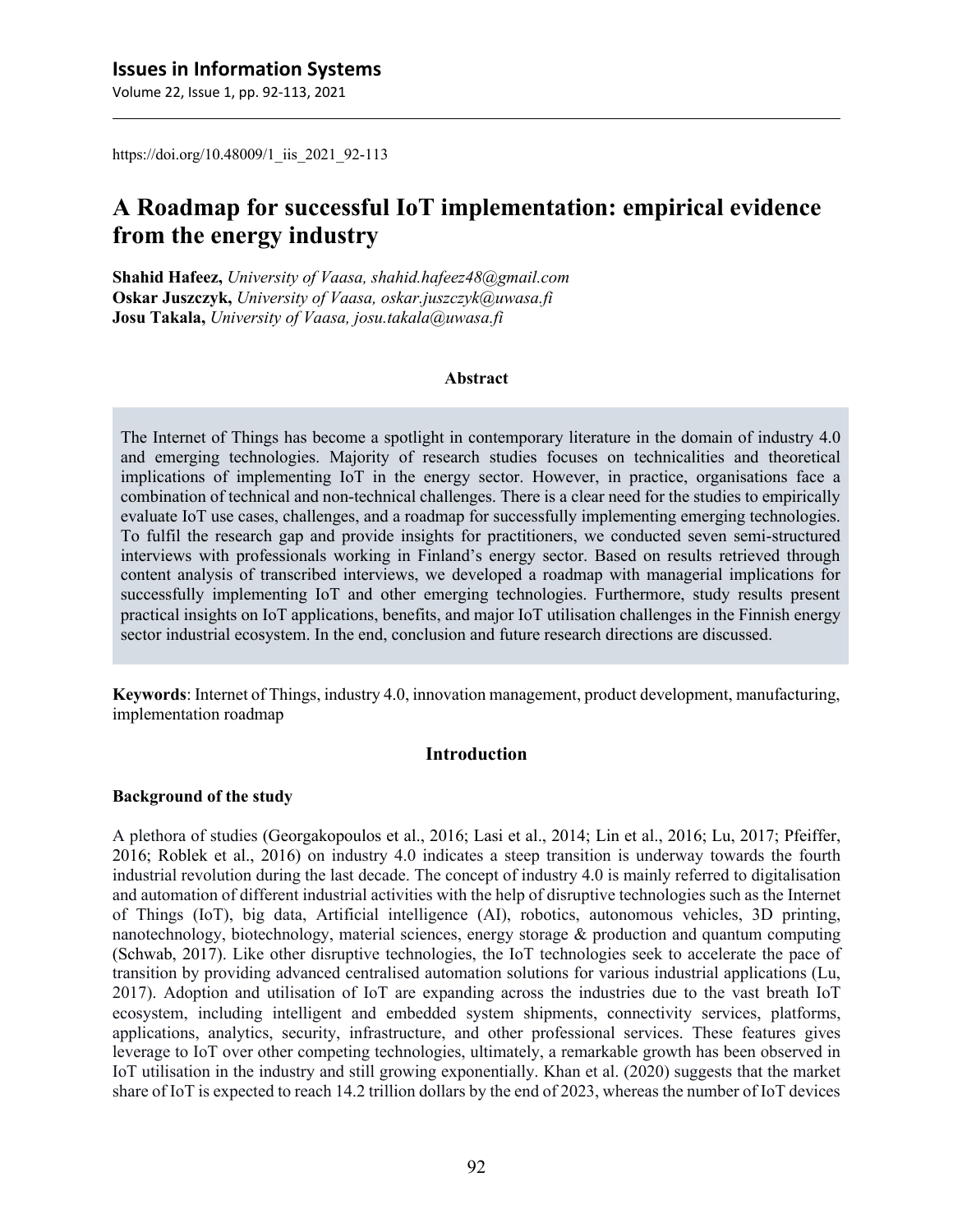Volume 22, Issue 1, pp. 92-113, 2021

can reach 70 billion devices in 2025. Similarly, Lund et al. (2014) reports a 20% compound annual growth rate for the IoT market; thus, IoT is deemed imperative technology in industry 4.0.

However, with industrial systems' advancements, industrial activities' energy consumption is also posed to go up (Arshad et al., 2017). Those advancements in technology and industrialisation have led to higher energy demand worldwide by 2.3% in 2018 (IEA, 2019). Tao et al. (2016) reports about 37% of available global energy are consumed by the industrial sectors. And to date, a larger portion of current energy demand is met using fossil fuels such as oil 31.5% and coal 26.9% (*IEA, 2020)*. Consequently, with the massive increase in energy demand, energy sector Co2 emissions simultaneously also reached a new peak. Recent IPCC report clearly indicates how greenhouse gases and Co2 emissions have catastrophic effects on climate systems (IPCC., 2019). In Finland's case, the country's energy mix still largely (43%) depends on fossil fuels-based energy such as coal, natural gas and oil (Shakeel et al., 2017; IEA, 2019), the urgency to develop an efficient energy management system and renewable technologies even goes high. The country also imports a substantial part of its energy needs, thus achieving efficiency throughout the energy sector's industrial ecosystem is crucial for Finland. Similarly, data illustrates in 2019, Finland's industrial energy consumption remained 45%, transportation accounts for 17%, space heating 26% and other 12% (*Final Consumption of Energy - Motiva*, n.d.). Moreover, the EU 2030 target for Finland compels the country to emphasise the development of Renewable Energy Sources (RES) and increase the share of RES to 51% while limiting the energy consumption to 290 terawatt-hour through an efficient energy management system (*Finland's Integrated Energy and Climate Plan*, 2019).

The IoT paradigm offers novel industrial solutions by connecting products, assets, and production plants through embedded sensors and actuators, ensuring real-time data sharing and process monitoring (Nord et al., 2019). Studies suggest that IoT technologies can revolutionise the entire industrial sectors. Its offering includes but not limited to the development of RES, smart grids, energy transmission, distribution, and consumption (Hossein Motlagh et al., 2020; Tan et al., 2017) smart manufacturing, smart factory (Hozdić, n.d.), product life cycle management (Cai et al., 2014), supply chain & logistics (Abdel-Basset et al., 2018), asset management (Brous et al., 2019) safety in high-risk environments (Gnoni et al., 2020; Thibaud et al., 2018) to name a few. However, as a common phenomenon attached to emerging technologies, organisations face various kind of challenges in implementation and utilisation process of IoT. These challenges ranges from technical challenges to a high level of resistance to change from different stakeholders of the organisation. Implementation of such technologies requires the organisation to understand challenges, use cases, and a framework to overcome those barriers. Reviewing pertinent literature on the IoT domain shows, studies are scant which provides roadmap with managerial implications for successful IoT implementations. Furthermore, an empirical evaluation is required to enhance understanding of major challenges, use cases and primary benefits related to IoT implementation and utilisation in practical scenario. Therefore, we tried to fulfil the research gap by identifying priority application areas, leading benefits, major barriers, and a roadmap for practitioners to implement IoT in their organisation successfully. Moreover, the study also evaluates practitioners' views on the utilisation of Artificial Intelligence (AI) and Blockchain (BC) technologies in the Finnish energy sector's industrial ecosystem.

#### **Literature review**

#### **Internet of Things**

Although Kevin Ashton introduced IoT technologiesin 1998, yet the technologies are in the state of infancy, therefore, there is a lack of consensus on any universal definition of the technologies in academia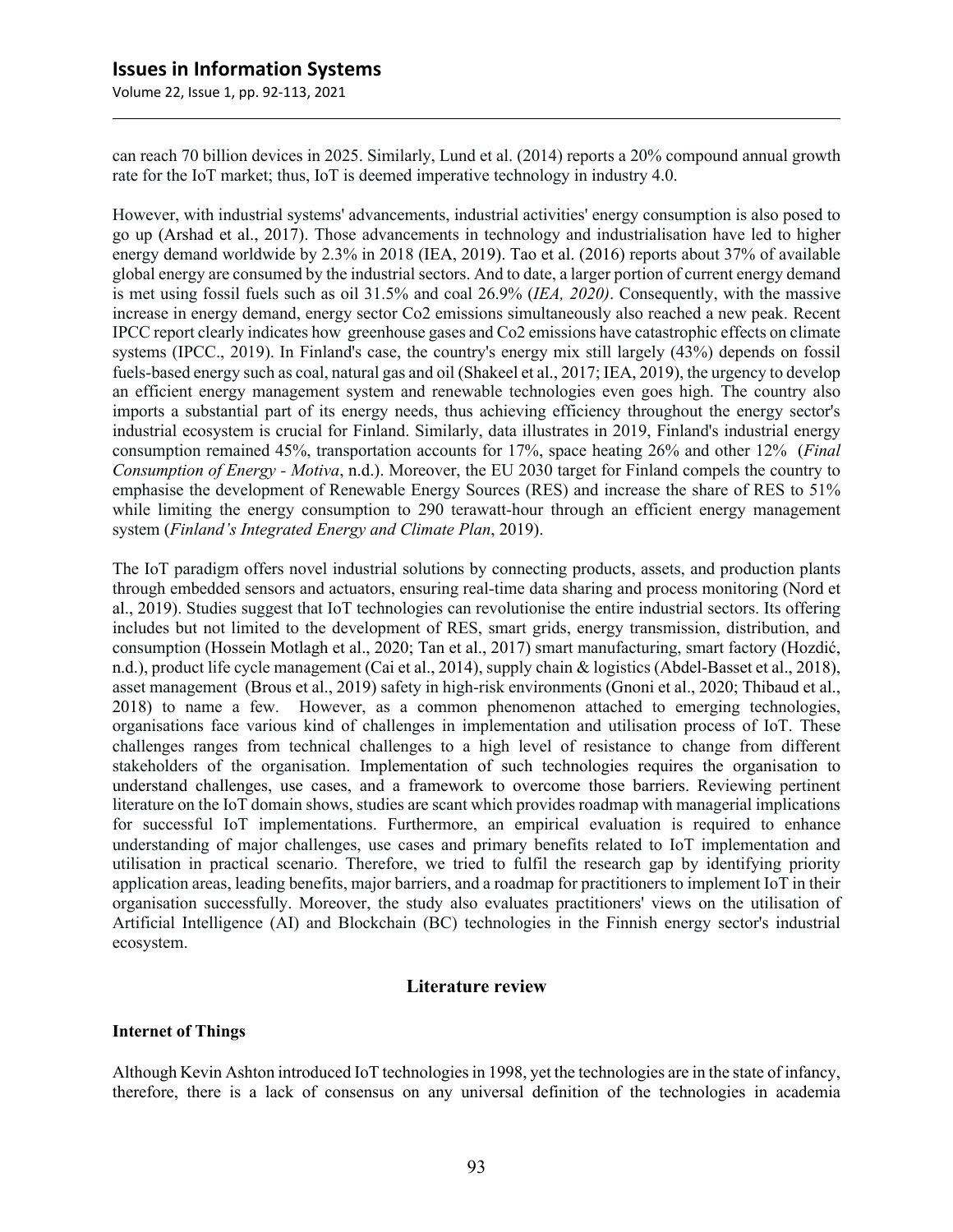(Čolaković & Hadžialić, 2018; Nord et al., 2019; Wortmann & Flüchter, 2015). Various definitions are presented based on the context of utilisation and vision of the researchers (Čolaković & Hadžialić, 2018; Gigli & Koo, 2011; Lee & Lee, 2015; Lund et al., 2014; Tao et al., 2016). However, most researchers have consensus on the operational mechanism, utilisation framework, and objectives of the IoT. In a broader perspective, these technologies utilise the Internet, communication technologies, standards to connect remotely with physical objects which have embedded sensors and actuators to sense and act in different situations (Al-Fuqaha et al., 2015; Čolaković & Hadžialić, 2018; Haseeb et al., 2019; Hossein Motlagh et al., 2020; Zouinkhi et al., 2020). Similar to the definition, various architectural frameworks have been presented, for instance (Nord et al., 2019) shows three layers of IoT structure; whereas (Hossein Motlagh et al., 2020; Mrabet et al., 2020) discuss five main layers, i.e., physical sensing, networking, transport, application, and data cloud services layer.

The physical sensing layer includes different sensors and actuators to sense and respond to the situation (Hossein Motlagh et al., 2020; Mrabet et al., 2020) networking layer consist of short- and long-range networking and communication technologies such as Lora, LTE, NFC, Bluetooth, WIFI, Zigbee. Different internet protocols are used in the transport layer such as TCP/IP, UDP/IP, while other application protocols are utilised based on IoT system requirements in the application layer. Finally, data cloud services include different cloud-based services and data analytics available to IoT systems such as Google IoT, Cisco, and Bosh (Mrabet et al., 2020). This multilayer mechanism gives leverage to IoT over traditional competing wireless communication technologies. The efficient utilisation of sensors  $\&$  actuators, connectivity, and IoT data sharing capabilities can provide meaningful information in the energy sector.

Meanwhile, these technologies also provide novel solutions in energy transmission, distribution, smart grid, microgrids, and to optimise final energy consumption patterns (Hossain et al., 2016; Hossein Motlagh et al., 2020). A large share of the global energy supply is consumed by industrial and logistics systems (Dyer et al., 2008); therefore, it is imperative to monitor, control, and optimise final energy consumption in industrial systems. Industrial systems consume energy in various ways, such as manufacturing, transportation and logistics, heating and cooling systems, and energy consumed by-products for end customers. In this perspective, IoT enhances energy efficiency; instead, it may lead to new business models, new product development, optimisation of supply chain and logistics processes, and manufacturing quality improvement.

#### **Previous research on IoT applications and challenges in energy sector Applications**

The importance and energy presence can be traced back to the early ages of the human race; however, modern energy and power concepts become spotlight with advancements in industrial and mechanical systems. In contemporary times, energy has deemed a backbone of all industrial activities, the ever-growing demand has shaped a sophisticated supply chain in the energy sector with three distinct phases, i.e., energy supply, transformation, and consumption (Bhattacharyya, 2011). Numerous research studies (Bandyopadhyay & Sen, 2011; Chen et al., 2014; Maple, 2017; Shaikh et al., 2017) demonstrate potential IoT applications in industrial systems. A study by Hossein Motlagh et al. (2020) presents theoretical potential of utilizing IoT in energy production, distribution, and consumption. Ramamurthy & Jain,  $(2017)$ discuss how IoT can increase real time efficiency and increase predictive maintenance in energy systems. Similarly, in their research Al-Ali, (2016) debate RES technologies are better alternative to traditional energy sources, and IoT based solution can ignite the development of RES as IoT provides a balance in the generation of energy, optimising energy usage through machine learning algorithms and enhance energy efficiency (Ramamurthy & Jain, 2017). Moreover, study by Al-Turjman & Abujubbeh, (2019) evaluates role of IoT in micro grids and Hossein Motlagh et al. (2020) studied IoT in context of smart grids.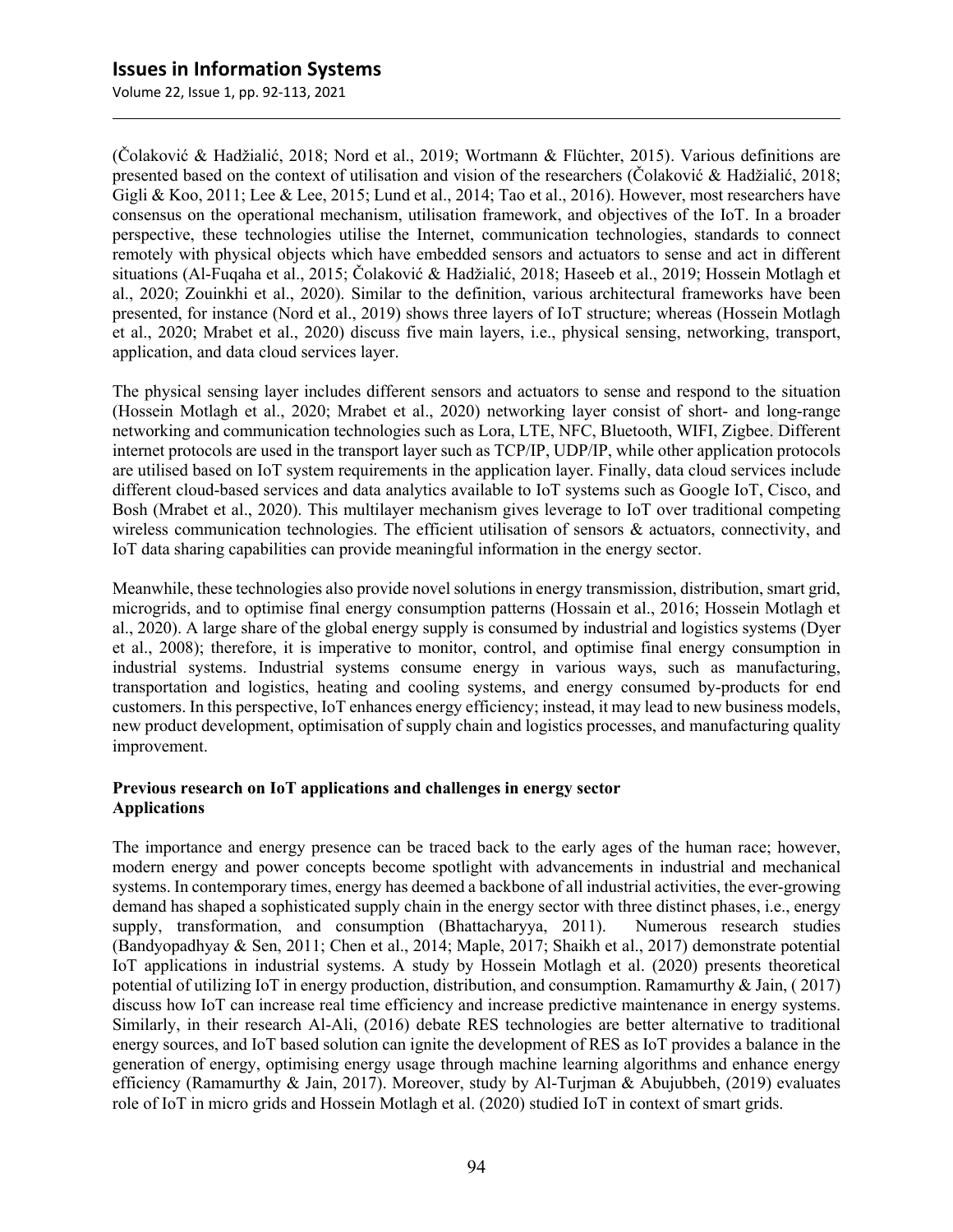Volume 22, Issue 1, pp. 92-113, 2021

Besides applying IoT in energy generation, transmission and consumption, the industrial ecosystem is contemplated by other industrial applications. Studies shows IoT have the potential to innovate manufacturing process (Mourtzis et al., 2016; Wan et al., 2018), transportation & logistics (Hopkins & Hawking, 2018; Ejaz et al., 2017), commercial products (Porter & Heppelmann, 2014), domestic buildings (Khanda et al., 2017), lighting, heating, and cooling (Hossein Motlagh et al., 2020), asset management, predictive maintenance (Teoh et al., 2021), product development (Cai et al., 2014, 2014; Golovatchev et al., 2016), and customer experience (Hoyer et al., 2020; Nguyen & Simkin, 2017).



**Figure 1.** Examples of IoT applications

#### **Key challenges of the IoT implementation**

Many studies (Farhan et al., 2017; Hsu & Lin, 2016; Kumar & Mallick, 2018; Lennvall et al., 2017; Younan et al., 2020) are conducted to evaluate challenges in implementing IoT. The majority of studies focus only on technical challenges (Alabdulsalam et al., 2018; Das, 2015; Ghorbani & Ahmadzadegan, 2017; Hameed et al., 2019; Jing et al., 2014; Kecskemeti et al., 2017; Sood et al., 2016; Virat et al., 2018; Weber, 2010). Only a few researchers studied non-technical challenges such as return on investment and social perspective on IoT implementation (Kumar & Mallick, 2018; Ouaddah et al., 2017).

Among technical challenges, Younan et al., (2020) discuss integration among the technologies, scalability, network, and communication are the main challenges. Kumar & Mallick (2018) studied security, privacy, interoperability, standardisation, legal regulatory, and economic / investment issues related to IoT implementation. Similarly, AlEnezi et al. (2018), reported security, privacy, and investment are the main issues, whereas Farhan et al., (2017) examine challenges related to scalability, energy requirement, security, and fault tolerance of IoT. Furthermore, a study by (Lennvall et al., 2017) found organisation can face many challenges i.e., installing & retrofitting, security, reliability, availability, scalability, interoperability, sustainable business model. Most studies suggest IoT security and privacy is biggest concern, (Nord et al., 2019) discuss IoT mainly operates through wireless technologies and share data through different IPs and networking technologies prone to cyber-attacks or data breaches. Following privacy and security issues, trust is a significant concern in IoT implementation. In the perspective of information security, trust can be divided into three dimensions: trust competence, benevolence, and integrity (Paliszkiewicz, 2019). Trust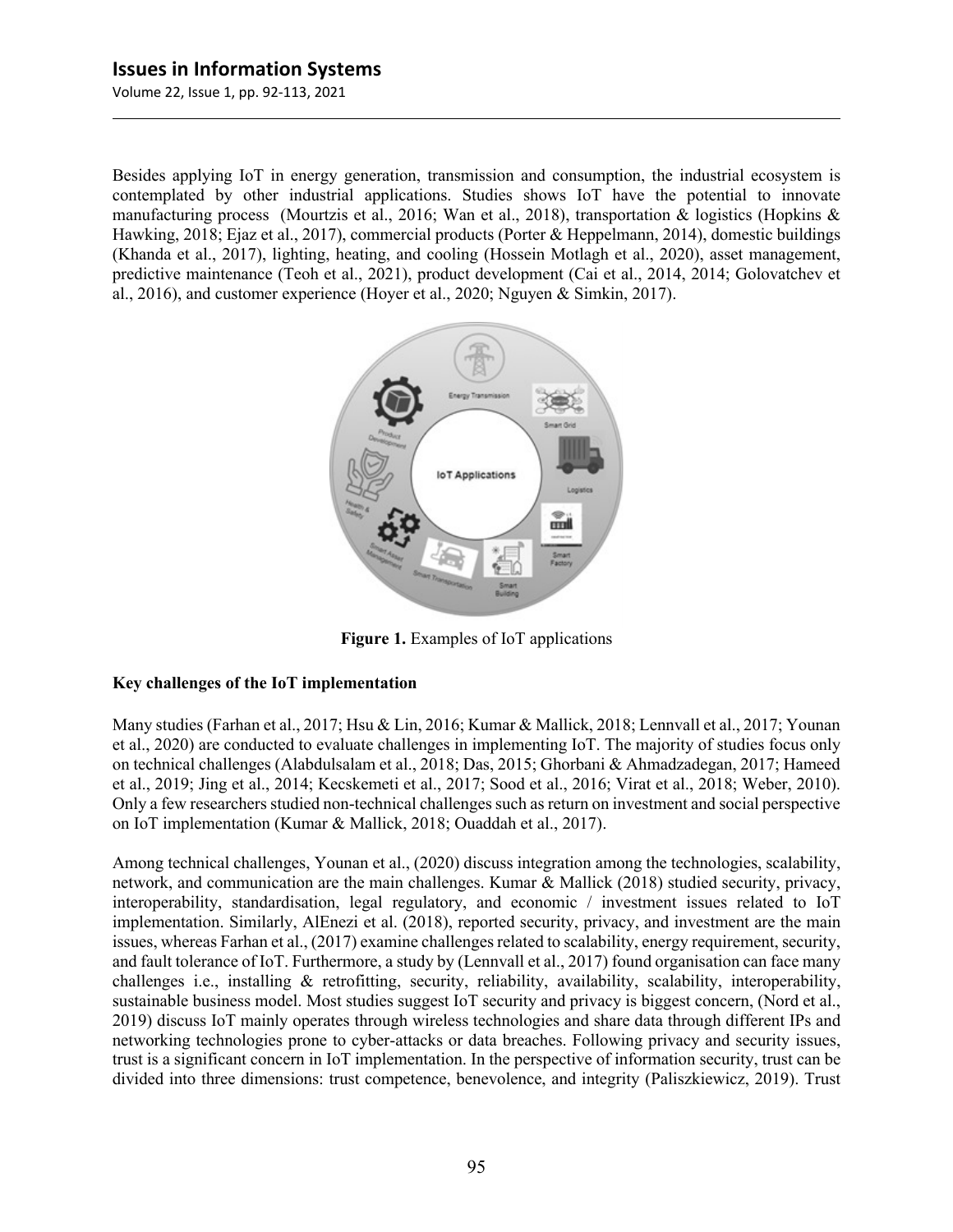plays a vital role in predicting employee's compliance towards organisation information security (Koohang et al., 2020); therefore, trust cannot be neglected in information security and privacy companies.

Compared to technical challenges, non-technical challenges have got little attention in the literature. Only a handful of studies focuses on non-technical challenges such as investments, return on investment (ROI), financial feasibility (AlEnezi et al., 2018; Nord et al., 2019), social and organisation level barriers (Ouaddah et al., 2017) in IoT implementation. For organisations, ROI is a critical factor in implementing new technologies as they need stable returns on their investments (Lim et al., 2013; Ouaddah et al., 2017). Sometimes it is hard for organisations to justify huge investments in new technologies unless they expect clear benefits in implementing new technologies. Other than financial factors, (Nord et al., 2019; Ouaddah et al., 2017) report social constraints, cooperation among the departments and organisational culture also hinder IoT growth.

Table 1 summarise key studies on IoT in different contexts.

| <b>Authors</b>                        | Paper                          | <b>Main contribution</b>                                                                                                                                                                    |
|---------------------------------------|--------------------------------|---------------------------------------------------------------------------------------------------------------------------------------------------------------------------------------------|
|                                       | classification                 |                                                                                                                                                                                             |
| Ingemarsdotter<br>al.<br>et<br>(2020) | Case study                     | Opportunities and challenges in IoT implementation in<br>circular business model.                                                                                                           |
| Stoyanova et al. (2020)               | Survey                         | cloud data communication<br>IoT technical challenges,<br>framework.                                                                                                                         |
| Nižetić et al. (2020)                 | Survey research                | IoT theoretical opportunities; smart city, industrial IoT,<br>connected health, smart homes, wearables, others.<br>Technical challenges and framework.                                      |
| Paiola & Gebauer. (2020)              | Qualitative survey<br>research | Firms' strategic transitions in digitalization servitization<br>through IoT technologies in B2B manufacturing firms.                                                                        |
| Younan et al. (2020)                  | Literature review              | Evaluation of challenges: Integration among technologies,<br>scalability, network, communication, data analytics.                                                                           |
| Nord et al. (2019)                    | Literature review              | Theoretical framework and evaluated challenges:<br>Security, trust, networking, investment, cross department<br>cooperation, skilled people, network challenges, too few<br>best practices. |
| Čolaković<br>& Hadžialić.<br>(2018)   | Review paper                   | Enabling technologies. Technical challenges; security,<br>privacy, trust, standardization, scalability, authentication,<br>Access control.                                                  |
| (Pflaum & Golzer, 2018)               | Literature review              | IoT and big data role in digitalization of business<br>organizations.                                                                                                                       |
| (Hsu & Lin, 2018)                     | Quantitative<br>survey         | Evaluated factors impacting employees IoT adoption in<br>china.                                                                                                                             |
| Kumar & Mallick (2018)                | Survey research                | Evaluated challenges: Security, privacy, interoperability,<br>standardization, legal regulatory, economic / investment.                                                                     |

**Table 1.** Key studies on IoT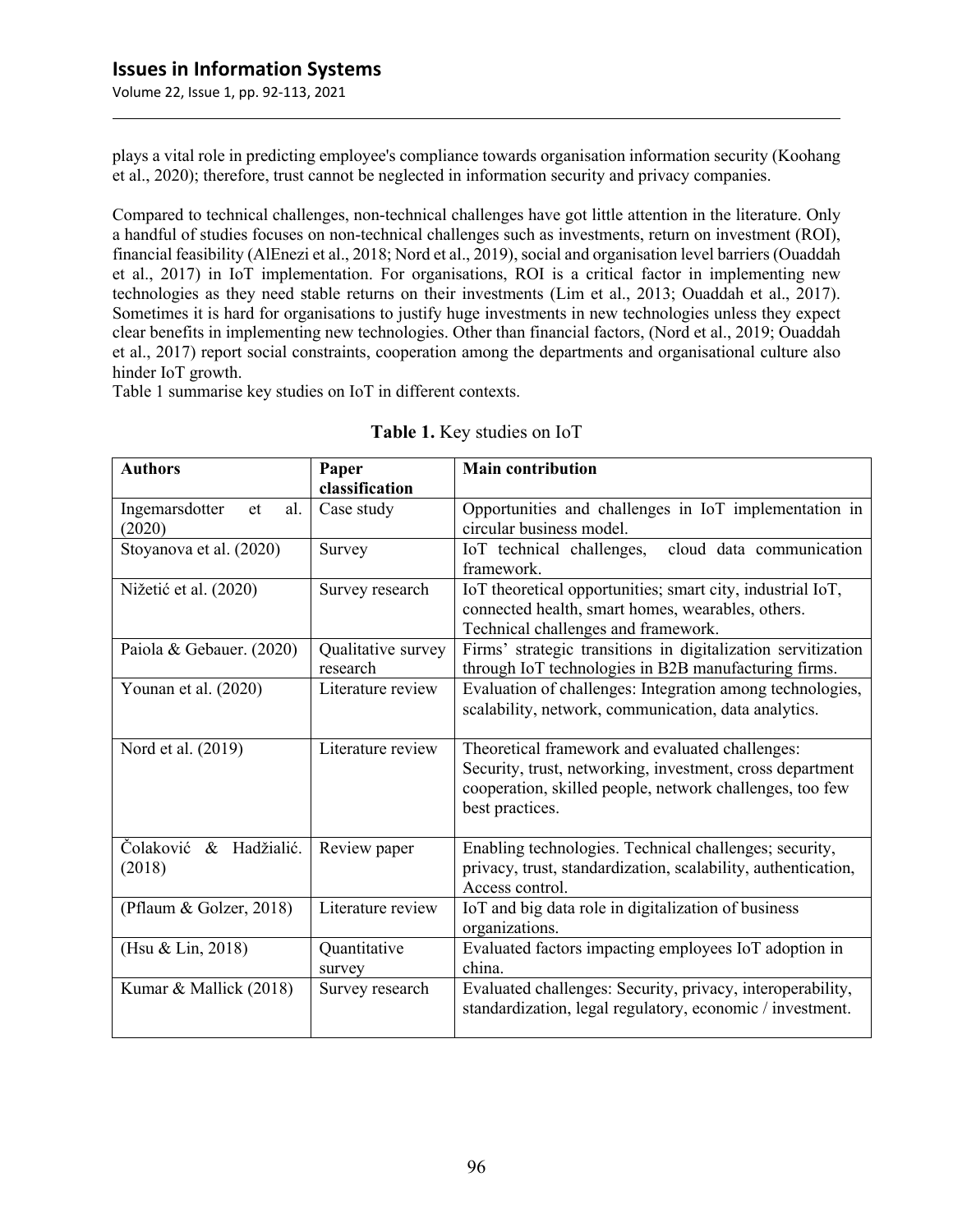Volume 22, Issue 1, pp. 92-113, 2021

#### **Methodology**

Current study aims to empirically identify key application areas, benefits, major barriers, and provide a roadmap to implement and utilise IoT in the energy sector successfully, the current study is based on the qualitative research design. IoT technologies are in their phase of infancy and research studies in this domain started conceptualizing IoT related theoretical frameworks. We believe getting practitioners view through detailed discussion will help us to get an in-depth insight on different concepts and allow us to tap untapped aspects of IoT technologies in practical cases. Pathak et al. (2013) reports qualitative methods are best suited when research aims to comprehend people's belief, experiences, or attitudes towards certain concepts, phenomena, and topics. Earlier studies (Kummitha & Crutzen, 2019; Schmitt et al., 2019) have also proven significance of utilizing semi structured interviews based qualitative research design to evident IoT role in smart city and smart contracts in organizational settings. Thus, we conducted in-depth online semi-structured interviews with professionals working in the Finnish energy sector industrial ecosystem. Gill et al. (2008) emphasises that semi-structured interviews are best suited as it facilitates the researcher to set key questions before the interview and ask follow-up questions based on the ongoing discussion. IoT as an emerging technologies demand researcher to dive deep to tap untapped theoretical concepts and actual implementations. We utilised a semi-structured interviews method to serve the purpose of the study by asking key and follow-up questions.

Purposive sampling technique was used Yin (1994) since we screened companies reports and discussed with industry experts to potentially identify companies utilizing IoT and experts working in IoT domain in Finnish energy sector. We found a total 30 experts from 25 companies were invited for interviews and 7 participants from 7 different companies agreed for online interviews. Interviews were conducted during October 2020 to December 2020. External validity is ensured as the participants organisations include but not limited to the global leader in marine power and energy business, power and mechanical solutions for marine engines, industrial equipment suppliers for the energy sector, leading digital business services providers for energy solutions, etc. Furthermore, three point criteria was followed to select the participants 1) professionals with at least three years of experience in the same organisation operating in the Finnish energy sector, 2) they have adequate knowledge of technicalities and use cases of IoT in their organisation as one of the research objective is to evaluate technical challenges faced by organizations in IoT implementation and utilizations, 3) also their role in the organisation is among middle level or top-level management so that they can present a strategic perspective on IoT implementation in the particular organisation. Moreover, they were well aware of the implementation process and strategical aspects of emerging technologies implementation in their organisations. Background information, position, the experience of the participants, and their organisation products can be found in appendix A.

#### **Data analysis**

Data was collected through an online survey and semi-structured interviews. Interviews were conducted online through Zoom video interviews. We recorded interviews with the exclusive consent of participants, and later on, interviews were transcribed. Average time per interview remained around 30 minutes, and to minimize the researcher biasness, collected data was transcribed, coded, and analysed using systematic content analysis. To validate the results, data triangulation was carried out through careful review of company reports and blogs. Wilson et al. (2015) suggest blogs as tools for qualitative research have great potential to identify and contemplate qualitative results. As a results of content analysis, we found four broader themes a) major applications and utilities of IoT, b) Major challenges related to IoT implementation and utilisation, c) main benefits organisation achieved through IoT implementation, and lastly d) development of a roadmap for successful implementation of emerging technologies, i.e., IoT, AI, and BC technologies.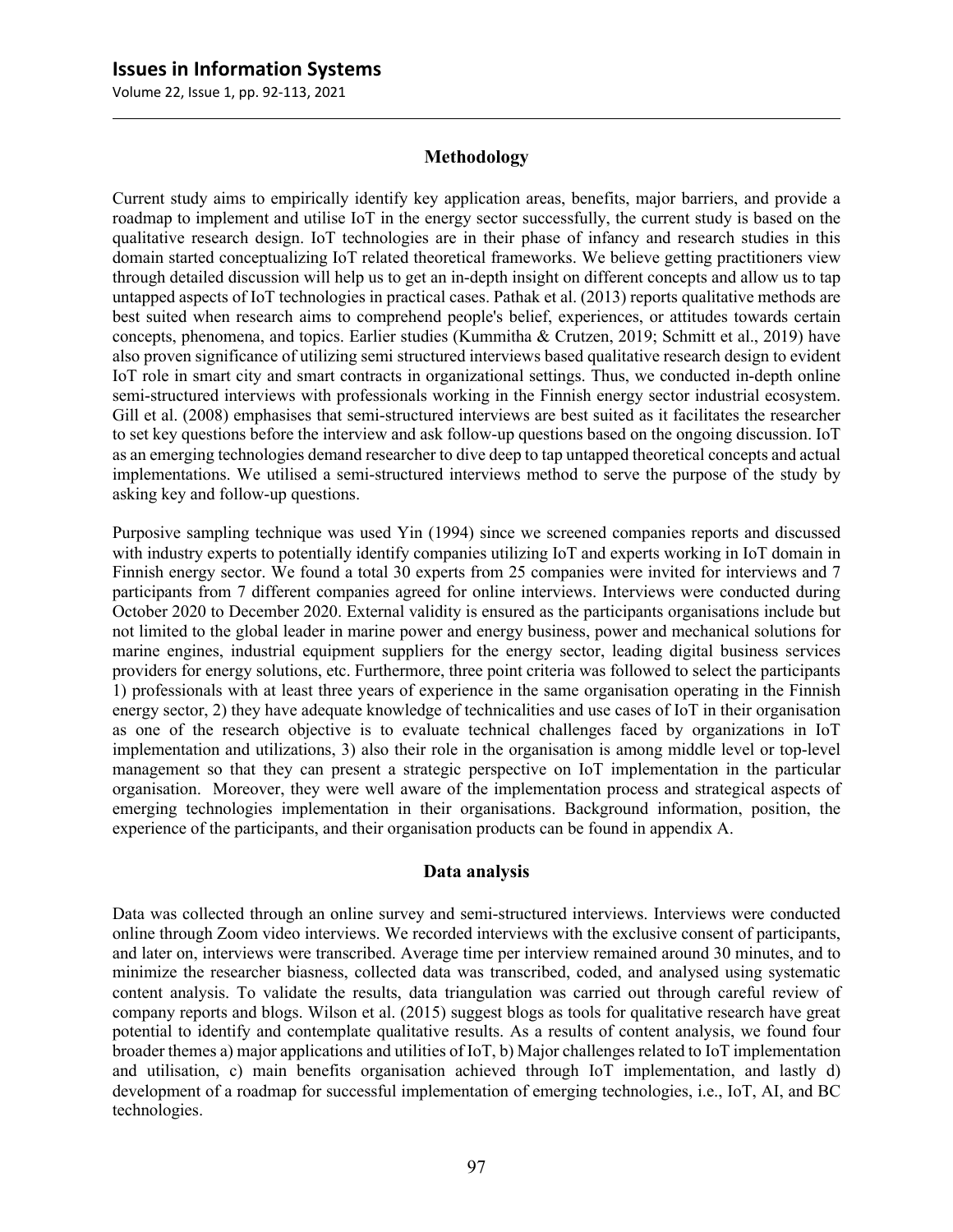#### **Results of the study**

#### **Empirical evidence on major application and utilities of IoT in the energy sector**

Empirical results show information technology, manufacturing, and smart grid are the top three IoT applications in the energy sector of Finland. Study results confirms there is match between IoT theoretical opportunities (Nord et al., 2019; Hopkins & Hawking, 2018; Ejaz et al., 2017; Teoh et al., 2021; Cai et al., 2014; Golovatchev et al., 2016) and real time industry implementations. For example, IoT in smart manufacturing enables organisations to monitor machines inside the manufacturing process, connect equipment with embedded sensors that monitor, and share real-time data with cloud services on the performance of the equipment. Collected data is utilised in real-time condition monitoring, performance review, and increased production quality.

Likewise, it was revealed that similar to IoT theoretical opportunities in energy sector (Hossain et al., 2016; Hossein Motlagh et al., 2020), these technologies in practice offer horizontal solutions in various activities of the energy sector; in power quality monitoring, smart grid to stabilise the grid frequency, power consumption pattern analysis, power plants optimisation, energy storage solutions and development of RES such as solar and wind power energies. Upon asking about IT and IoT, interviewees expressed their experience as IT is a major area of application with IoT, and it is a core area to integrate with IoT. Similarly, the result shown product development, asset management, customer experience, and safety are major IoT utilities. IoT contributes to the product development of various products. It is evident from results and literature studies such as (Brous et al., 2019; Smidt et al., 2018) IoT has a primary role in asset management. The importance of IoT even critical in the context of marine technology where it is essential to monitor engine energy consumption, performance, equipment safety, and early error detection is required. Nevertheless, asset management and predictive maintenance in large production plants, factories, and facilities are equally essential, and participants' discussion shows IoT has a high level of utilisation in asset management. Participants views on application and utilisations of IoT can be found in Appendix B.

#### **Empirical evidence on major challenges in IoT implementations**

We found two main sub-themes on major barriers in IoT implementation and utilisation; 1) technical challenges, 2) non-technical challenges. Results on technical challenges are well aligned with literature studies (Čolaković & Hadžialić. 2018; Younan et al., 2020; Kumar & Mallick. 2018) major challenges include privacy, network issues, integration among the technologies, authentication, access control, and mobile security. The most prominent technical barrier organisations face is privacy and integration among the technologies. IoT technologies integrate different platforms, and all the data is shared through wireless communication protocols using various communication technologies. Data shared over wireless devices and servers can potentially be accessed by unauthorised parties which could be fatal for organisations. Since data contains important information about certain areas of the organisation; therefore, most of the organisations are concerned about privacy, which potentially hinders the higher-level adoption of IoT in the industry. Similarly, it was also found replacing existing technologies at a large scale most of the time is not economically and technically feasible for organisations. IoT needs to be integrated with existing technologies in this context, and many participants found it is much challenging for practitioners to integrate IoT with existing technologies.

However, results on non-technical challenges presents challenges less discussed in literature, yet of high importance. Return on investment among non-technical challenges is biggest challenge, followed by too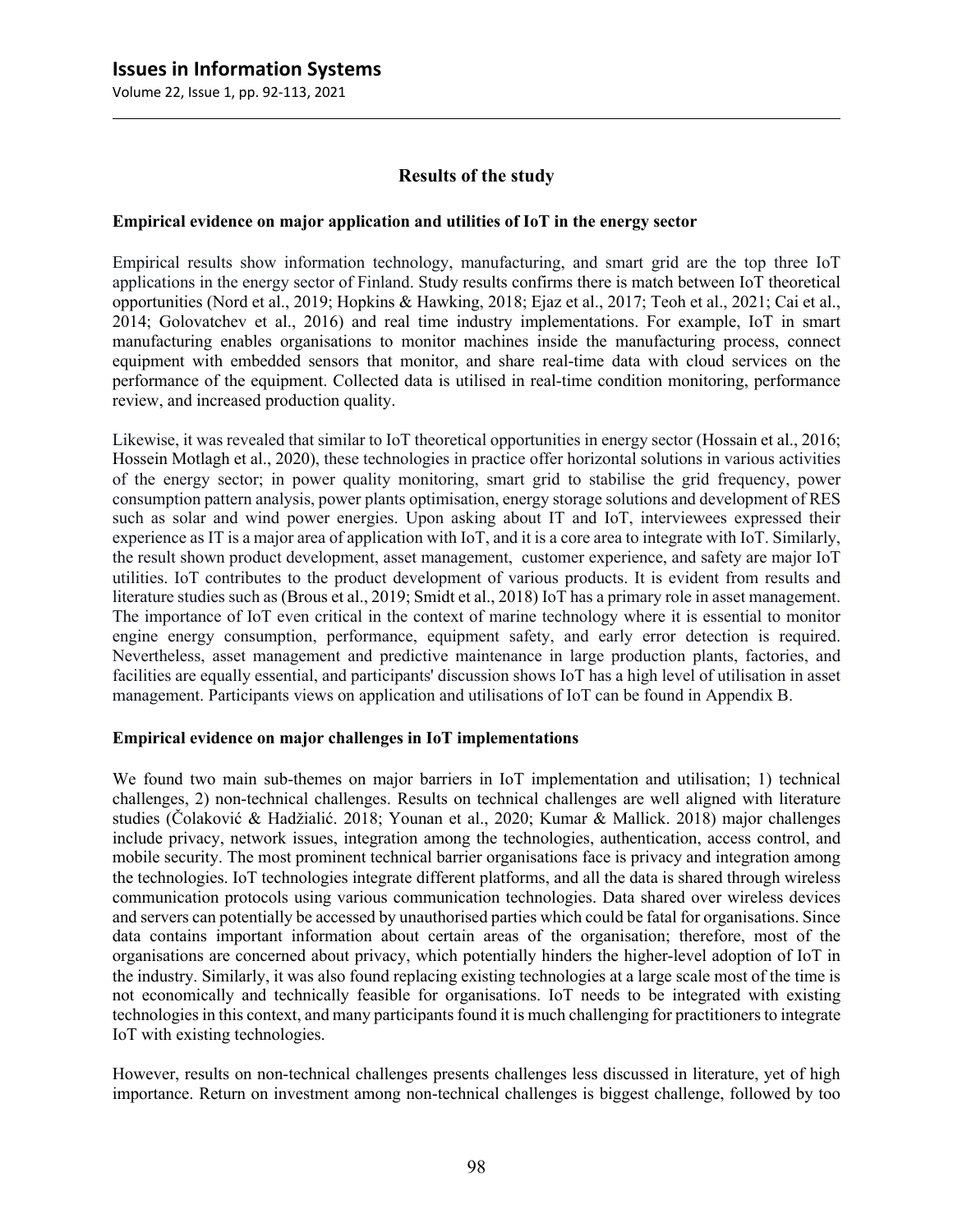few best practices, cooperation among departments, lack of strategic approach, employee's behaviour, and resistance to change. All participants believe organisations are mainly concerned with ROI, as these technologies often require huge initial investments and higher replacement costs. Also, there is a lack of vision to streamline financial gains by implementing new technologies, which hinders extensive scale utilisation and implementation of IoT in the industry. However, participants emphasised that most of the projects related to IoT implementation are in their initial phases. They perceive financial benefits in the future, enhancing industry leaders' understanding of IoT economic opportunities. Results also suggest that organisational culture, employees' behaviour, management commitment, and acceptance to change is equally vital in the success of emerging technologies, especially, IoT and AI implementation. Analysis of data highlights an organisational culture that supports change management, employees' training and attitude, leadership commitment to innovate plays deciding role in the success or failure of ICT-related projects. Sample quotations on participants discussion on major challenges is listed in Appendix C.

#### **Opportunities offered by IoT**

The primary purpose of implementing any technology is to grab on opportunities they offer. IoT are emerging technologies and there is limited understanding of opportunities IoT offers to the industry in different application areas. Therefore, we tried to clearly define what have already achieved benefits of IoT practical utilisation in the industrial ecosystem of Finland's energy sector. Results revealed that IoT is still in its early stages of utilisation, yet most participants indicated they had realised clear benefits. Utilising IoT has been beneficial to sample organisation in terms of increased energy efficiency, enhanced user experience, financial savings by cutting the cost, improved product quality, supply chain efficiency, new value streams, and health & safety. Some participants explained their project on IoT has just started, and they are yet to realise the benefits. However, they perceive IoT will bring a higher level of efficiency in their manufacturing process, and data collected through embedded sensors can open up new revenue streams for them. The diagram shows the major benefits of IoT utilisation. A summary of participants discussion on IoT benefits is given in Appendix C.



**Figure 2.** Key benefits of IoT implementation

#### **Roadmap for successful implementation of IoT and other emerging technologies**

The organisations met with certain challenges in implementing and utilising emerging technologies such as IoT, AI, and BC. Those challenges expose organisations to different kinds of threats, which potentially cause the total or partial failure of the new technologies related projects. Failure of the technology-related project can eventually result in a loss of substantial financial investments, unable to grab opportunities offers by new technologies, and allowing competitors to capture market share. To avoid such circumstances,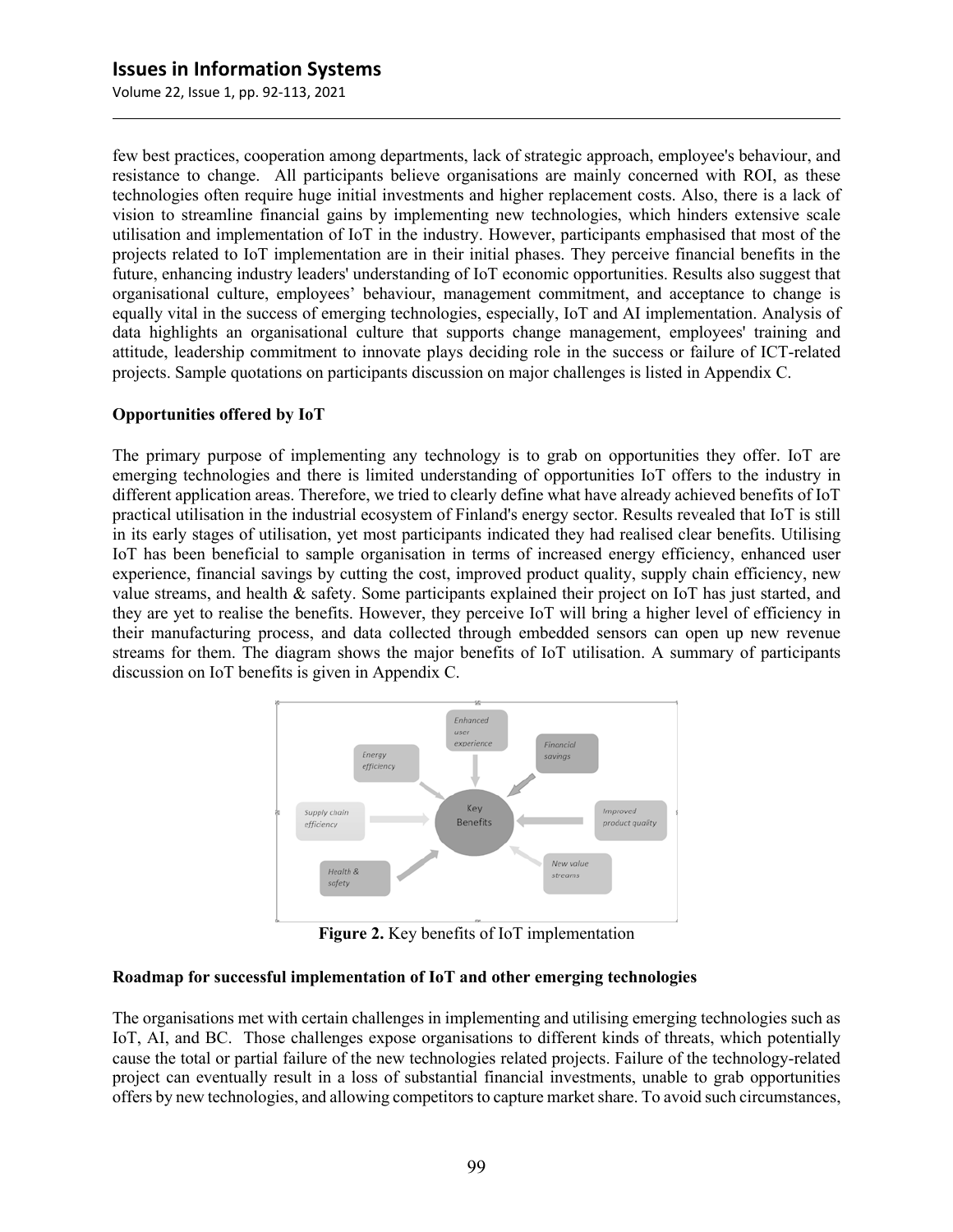based on the interviews, we developed a roadmap for the successful implementation of emerging technologies, i.e., IoT, AI, and BC. The essence of the roadmap stands on a combination of strategical and operational level initiatives.

According to participants, stakeholders' engagement is a critical factor in emerging technologies implementation. It is indispensable to take all stakeholders on board throughout the implementation process. They suggested communicating the need and value of implementing new technologies to employees and all tiers of management. Employees and management commitment play a decisive role in the success or failure of technology. It is often observed that employees resist new technologies implementation as they might feel threatened by new technologies and change. Therefore, it is crucial to engage and onboard all key stakeholders. Another critical factor is management commitment and role in technology implementation. Leadership commitment to emerging technologies performance is deemed as a cornerstone as they have decision making authority. Participants explained a committed leadership could motivate and synchronise employees to achieve objectives more effectively. Employees' and management's synchronised efforts can have an exponential effect on the success of the technology-related project. A highly committed management enhances project teams' productivity which eventually leads to impressive results.

Defining clear and measurable objectives plays important role in success of the technology related projects. It was found out that most of the technology-related projects fail because of ambiguous goals. The organisation must know what they want to achieve by implementing new technologies and what kind of business value they will achieve through emerging technologies. Other key strategical initiatives include inventing business cases and cooperation among the industry. To successfully implement emerging technologies, an interviewee recommended to develop business cases, be specific and clearly define areas of improvement. Defining a business case offers twofold opportunities; first it helps project team to be more focused and track progress, while it also helps organizations to tackle issue of ROI. For example, defining a business case helps organizations to find out do they require new business streams, energy efficiency, process efficiency, new product lines, adding value to existing products, etc.? on other hand it also helps to tackle ROI since project aims to generate new revenue streams or increase existing process efficiency which can potentially increase savings and give financial benefits. To tackle ROI issue, organizations can also use low hanging fruit technique and try to start utilizing new technologies from basic to advance level. Emerging technologies are in their infancy phase; the industry lacks standardisation of frameworks and structures and frameworks are continuously evolving; therefore, it was highly recommended by interviewees to boost cooperation among the organisations to enhance the common understanding in the technologies.

As discussed, a combination of operational and strategical level initiatives is required to implement these technologies successfully. Interviewees indicate that mapping the user journey, employee training, and intra-organization communication increases technology-related projects' success. Employee training and effective communication across the organisation are crucial, as training helps employees gain technical skills required to deal with new technologies and can also be used as an opportunity to share the need and value of technology under consideration. This way, it can increase employee's motivation and decrease their resistance to change.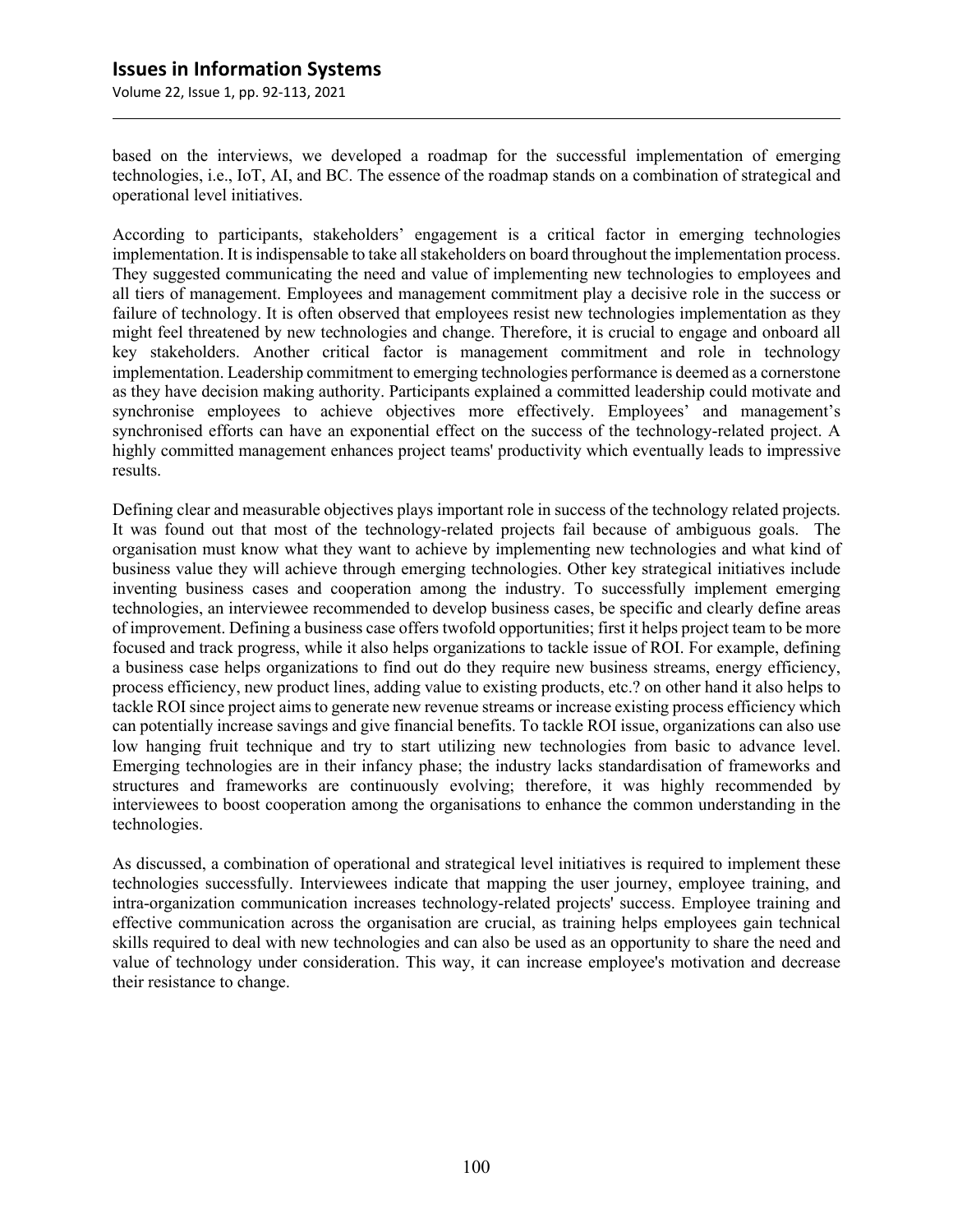Volume 22, Issue 1, pp. 92-113, 2021



**Figure 3**.Developed roadmap for a successful IoT implementation

#### **Discussion and conclusion**

We tried to systematically evaluate key application areas, benefits, and major challenges and develop a roadmap with practical insights for a successful implementation of IoT. Furthermore, a roadmap for successful IoT implementation has generalizability to other emerging technologies such as AI, BC, and extended reality (XR) across the different industrial sectors. Retrieved results indicate that our findings on significant applications and critical technical challenges on IoT implementation and utilisation are well aligned with theoretical opportunities. However, we also identified some non-technical challenges which are less addressed in the literature.

We found out IoT has application in all major areas of the organisations operating in the industrial ecosystem of Finland's energy sector. Lead application of IoT is information technology as data and information play a crucial role in the contemporary business environment. Therefore, most sample organisations focus heavily on efficient information technology systems supported by emerging technologies, i.e., IoT. Integration of IoT in their IT system has enabled organisations to collect vast amounts of data for various purposes such as data-driven business models, decision-making, process improvement, and increasing health and safety. Empirical evidence also indicates IoT has a more prominent role in product development, marine engine efficiency, and customer experience. IoT has offered various solutions to the product owners through embedded sensors and the capability to share real-time data. Product owners can monitor product consumption patterns and data on the performance of product mechanical and electric components. Collected data helps product owners understand customers' needs, potentially opening new product lines or opportunities for continuous improvement in existing products.

Similarly, IoT applications in marine powers opened new avenues for the industry to increase energy efficiency, critical error predictions, and predictive maintenance. IoT also has a crucial role in asset management, as well as the utilisation of different IoT technologies such as RIFD, which are growing in logistics and supply chain in sample organisations. However, there is a lack of scalability, and experts believe the utilisation of IoT is still low.

Major technical challenges include privacy, network, integration among the technologies, access control, authentication, and mobile security. Whereas return on investment, too few best practices, cooperation among the departments, employees' resistance to change (Marcon et al., 2019), and lack of strategical approach even hampers the implementation process. Research studies are scant to the best of our knowledge, which provides a roadmap for practitioners on how to overcome such barriers and successfully implement emerging technologies.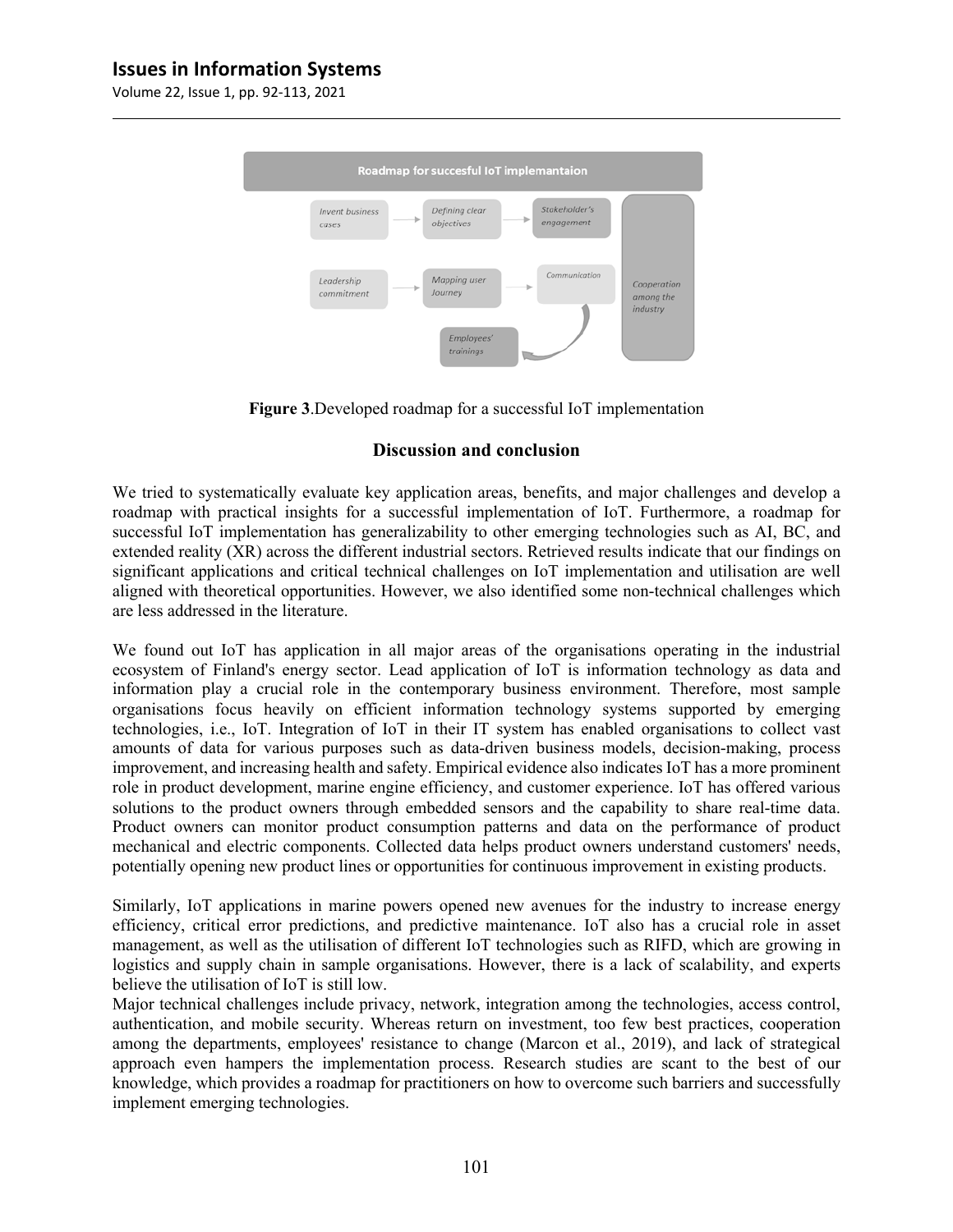To fill the research gap and provide practitioners with guidelines to successfully implement IoT, we developed a roadmap for successfully implementing emerging technologies in different industrial settings. Experts stressed that the success of technology-related projects lies in the combination of strategical and operational level initiatives. A strategic approach is compulsory for the long-term success of emerging technologies in industries. In the industry 4.0 era, the organisation needs to capture opportunities offered by emerging technologies. Interviewees believe organisations reluctant to implement new technologies might lose potential market share, and in the worst-case scenario, their competitors can wipe them out of the competition. In this perspective, the roadmap can guide organisations to successfully implement emerging technologies and reap the benefits such as new value streams, energy efficiency, supply chain efficiency, enhanced user experience, and financial savings to name a few.

Our study also evaluates AI and BC's role in new businesses. We found out AI has a broad spectrum of applications in current businesses, that is predicted to grow exponentially in the future. While, about BC technologies, despite theoretical potentials, practitioners have little understanding of business cases. Another reason for the low implementation of BC is that most organisations depicted higher levels of trust in other technologies such as IoT and AI, which potentially roll out utilising BC in their business cases.

#### **Future research recommendations**

Based on findings of the study, we propose future researchers conduct a study on two major aspects of IoT: First is developing a framework to provide better network and connections for IoT, especially in the context of offshore IoT implementation such as marine logistics and offshore wind power plants. Researchers can evaluate the Role of 5G technology to enhance offshore network communications. Second, our study provides an overview of different organisational related factors that contribute to the success or failure of emerging technological projects. We suggest future researchers explore what motivates employees and what kind of leadership skills are required to prepare organisations for a higher level of technology adoption. Finally, it is highly recommended to conduct studies to determine business values and use cases for BC technologies. Studies have shown the potential to tackle trust-related issues in ICT technologies; however, studies are rare, providing blockchain-based business models and value streams.

#### **References**

- Abdel-Basset, M., Manogaran, G., & Mohamed, M. (2018). Internet of Things (IoT) and its impact on supply chain: A framework for building smart, secure and efficient systems. *Future Generation Computer Systems*, *86*, 614–628. https://doi.org/10.1016/j.future.2018.04.051
- Alabdulsalam, S., Schaefer, K., Kechadi, T., & Le-Khac, N.-A. (2018). Internet of Things Forensics Challenges and a Case Study. In G. Peterson & S. Shenoi (Eds.), *Advances in Digital Forensics XIV* (pp. 35–48). Springer International Publishing. https://doi.org/10.1007/978-3-319-99277-8\_3
- Al-Ali, A. R. (2016). Internet of Things Role in the Renewable Energy Resources. *Energy Procedia*, *100*, 34–38. https://doi.org/10.1016/j.egypro.2016.10.144
- AlEnezi, A., AlMeraj, Z., & Manuel, P. (2018). Challenges of IoT based Smart-government Development. *2018 21st Saudi Computer Society National Computer Conference (NCC)*, 1–6. https://doi.org/10.1109/NCG.2018.8593168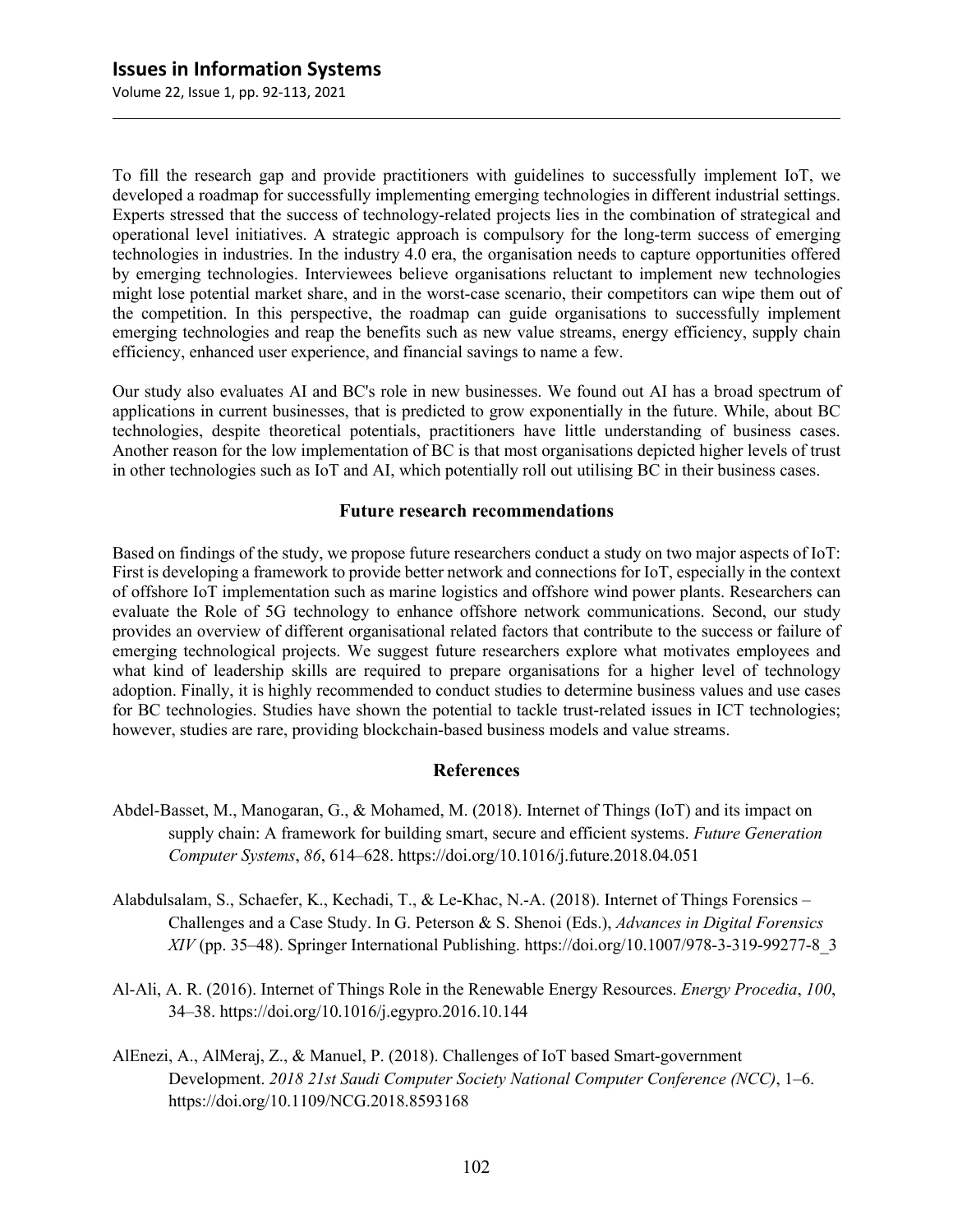- Al-Fuqaha, A., Guizani, M., Mohammadi, M., Aledhari, M., & Ayyash, M. (2015). Internet of Things: A Survey on Enabling Technologies, Protocols, and Applications. *IEEE Communications Surveys Tutorials*, *17*(4), 2347–2376. https://doi.org/10.1109/COMST.2015.2444095
- Al-Turjman, F., & Abujubbeh, M. (2019). IoT-enabled smart grid via SM: An overview. *Future Generation Computer Systems*, *96*, 579–590. https://doi.org/10.1016/j.future.2019.02.012
- Arshad, R., Zahoor, S., Shah, M. A., Wahid, A., & Yu, H. (2017). Green IoT: An Investigation on Energy Saving Practices for 2020 and Beyond. *IEEE Access*, *5*, 15667–15681. https://doi.org/10.1109/ACCESS.2017.2686092
- Bandyopadhyay, D., & Sen, J. (2011). Internet of Things: Applications and Challenges in Technology and Standardization. *Wireless Personal Communications: An International Journal*, *58*(1), 49– 69. https://doi.org/10.1007/s11277-011-0288-5
- Bhattacharyya, S. C. (2011). *Energy Economics: Concepts, Issues, Markets and Governance*. Springer-Verlag. https://doi.org/10.1007/978-0-85729-268-1
- Brous, P., Janssen, M., & Herder, P. (2019). Internet of Things adoption for reconfiguring decisionmaking processes in asset management. *Business Process Management Journal*, *25*(3), 495–511. https://doi.org/10.1108/BPMJ-11-2017-0328
- Cai, H., Xu, L. D., Xu, B., Xie, C., Qin, S., & Jiang, L. (2014). IoT-Based Configurable Information Service Platform for Product Lifecycle Management. *IEEE Transactions on Industrial Informatics*, *10*(2), 1558–1567. https://doi.org/10.1109/TII.2014.2306391
- Chen, S., Xu, H., Liu, D., Hu, B., & Wang, H. (2014). A Vision of IoT: Applications, Challenges, and Opportunities With China Perspective. *IEEE Internet of Things Journal*, *1*(4), 349–359. https://doi.org/10.1109/JIOT.2014.2337336
- Čolaković, A., & Hadžialić, M. (2018). Internet of Things (IoT): A review of enabling technologies, challenges, and open research issues. *Computer Networks*, *144*, 17–39. https://doi.org/10.1016/j.comnet.2018.07.017
- Das, M. L. (2015). Privacy and Security Challenges in Internet of Things. In R. Natarajan, G. Barua, & M. R. Patra (Eds.), *Distributed Computing and Internet Technology* (pp. 33–48). Springer International Publishing. https://doi.org/10.1007/978-3-319-14977-6\_3
- Dyer, C. H., Hammond, G. P., Jones, C. I., & McKenna, R. C. (2008). Enabling technologies for industrial energy demand management. *Energy Policy*, *36*(12), 4434–4443. https://doi.org/10.1016/j.enpol.2008.09.028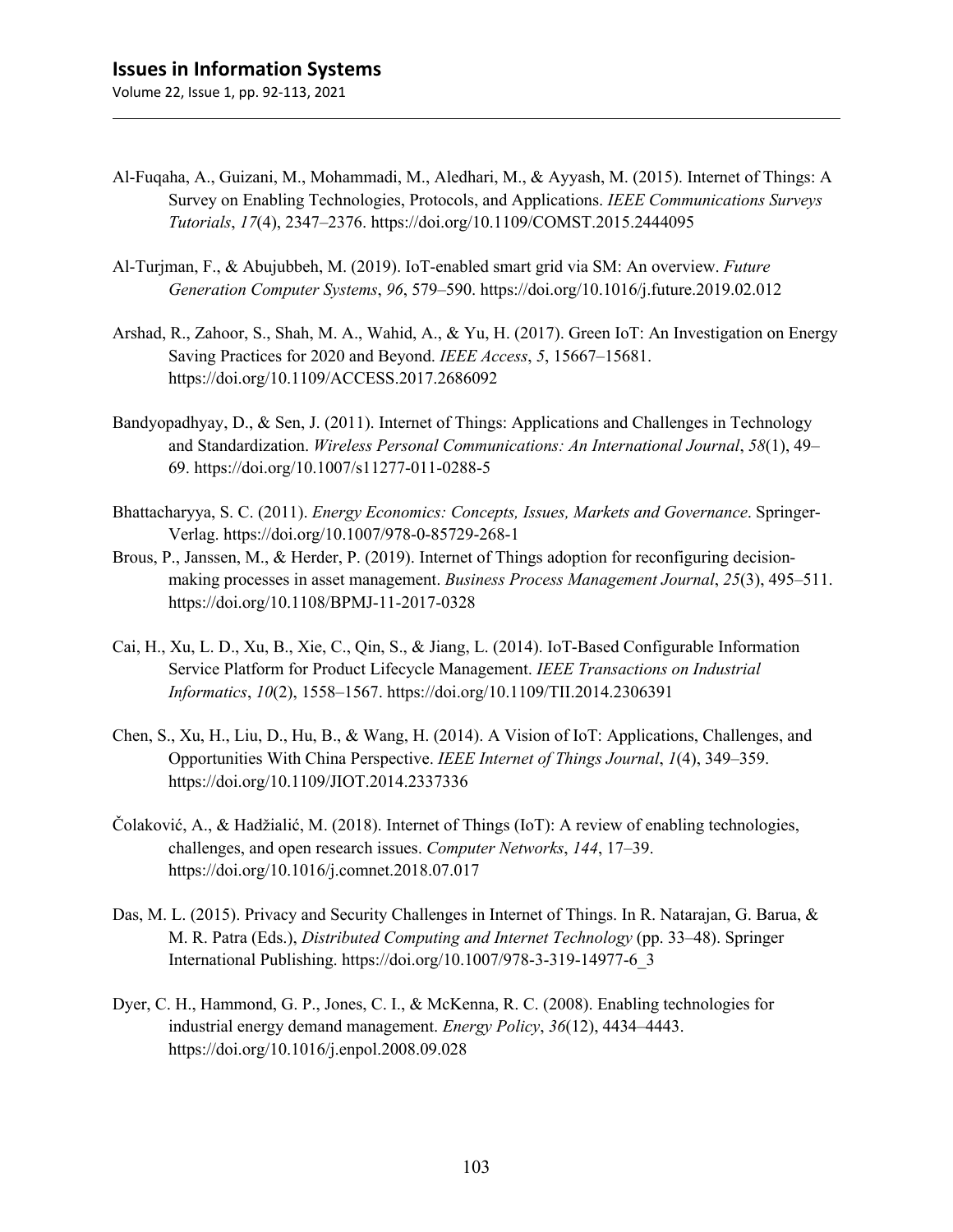- Ejaz, W., Naeem, M., Shahid, A., Anpalagan, A., & Jo, M. (2017). Efficient Energy Management for the Internet of Things in Smart Cities. *IEEE Communications Magazine*, *55*(1), 84–91. https://doi.org/10.1109/MCOM.2017.1600218CM
- Farhan, L., Shukur, S. T., Alissa, A. E., Alrweg, M., Raza, U., & Kharel, R. (2017). A survey on the challenges and opportunities of the Internet of Things (IoT). *2017 Eleventh International Conference on Sensing Technology (ICST)*, 1–5. https://doi.org/10.1109/ICSensT.2017.8304465
- *Final Consumption of Energy—Motiva*. (n.d.). Retrieved 30 December 2020, from https://www.motiva.fi/en/solutions/energy\_use\_in\_finland/final\_consumption\_of\_energy
- Georgakopoulos, D., Jayaraman, P. P., Fazia, M., Villari, M., & Ranjan, R. (2016). Internet of Things and Edge Cloud Computing Roadmap for Manufacturing. *IEEE Cloud Computing*, *3*(4), 66–73. https://doi.org/10.1109/MCC.2016.91
- Ghorbani, H. R., & Ahmadzadegan, M. H. (2017). Security challenges in internet of things: Survey. *2017 IEEE Conference on Wireless Sensors (ICWiSe)*, 1–6. https://doi.org/10.1109/ICWISE.2017.8267153
- Gigli, M., & Koo, S. (2011). Internet of Things: Services and Applications Categorization. *Advances in Internet of Things*, *1*(2), 27–31. https://doi.org/10.4236/ait.2011.12004
- Gill, P., Stewart, K., Treasure, E., & Chadwick, B. (2008). Methods of data collection in qualitative research: Interviews and focus groups. *British Dental Journal*, *204*(6), 291–295. https://doi.org/10.1038/bdj.2008.192
- Gnoni, M. G., Bragatto, P. A., Milazzo, M. F., & Setola, R. (2020). Integrating IoT technologies for an "intelligent" safety management in the process industry. *Procedia Manufacturing*, *42*, 511–515. https://doi.org/10.1016/j.promfg.2020.02.040
- Golovatchev, J., Chatterjee, P., Kraus, F., & Schüssl, R. (2016). The Impact of the IoT on Product Development and Management. *ISPIM Innovation Symposium*, 1–20. https://search.proquest.com/docview/1803692201/abstract/6A0951637EF54882PQ/1
- Hameed, S., Khan, F. I., & Hameed, B. (2019, January 10). *Understanding Security Requirements and Challenges in Internet of Things (IoT): A Review* [Review Article]. Journal of Computer Networks and Communications; Hindawi. https://doi.org/10.1155/2019/9629381
- Haseeb, K., Almogren, A., Islam, N., Ud Din, I., & Jan, Z. (2019). An Energy-Efficient and Secure Routing Protocol for Intrusion Avoidance in IoT-Based WSN. *Energies*, *12*(21), 4174. https://doi.org/10.3390/en12214174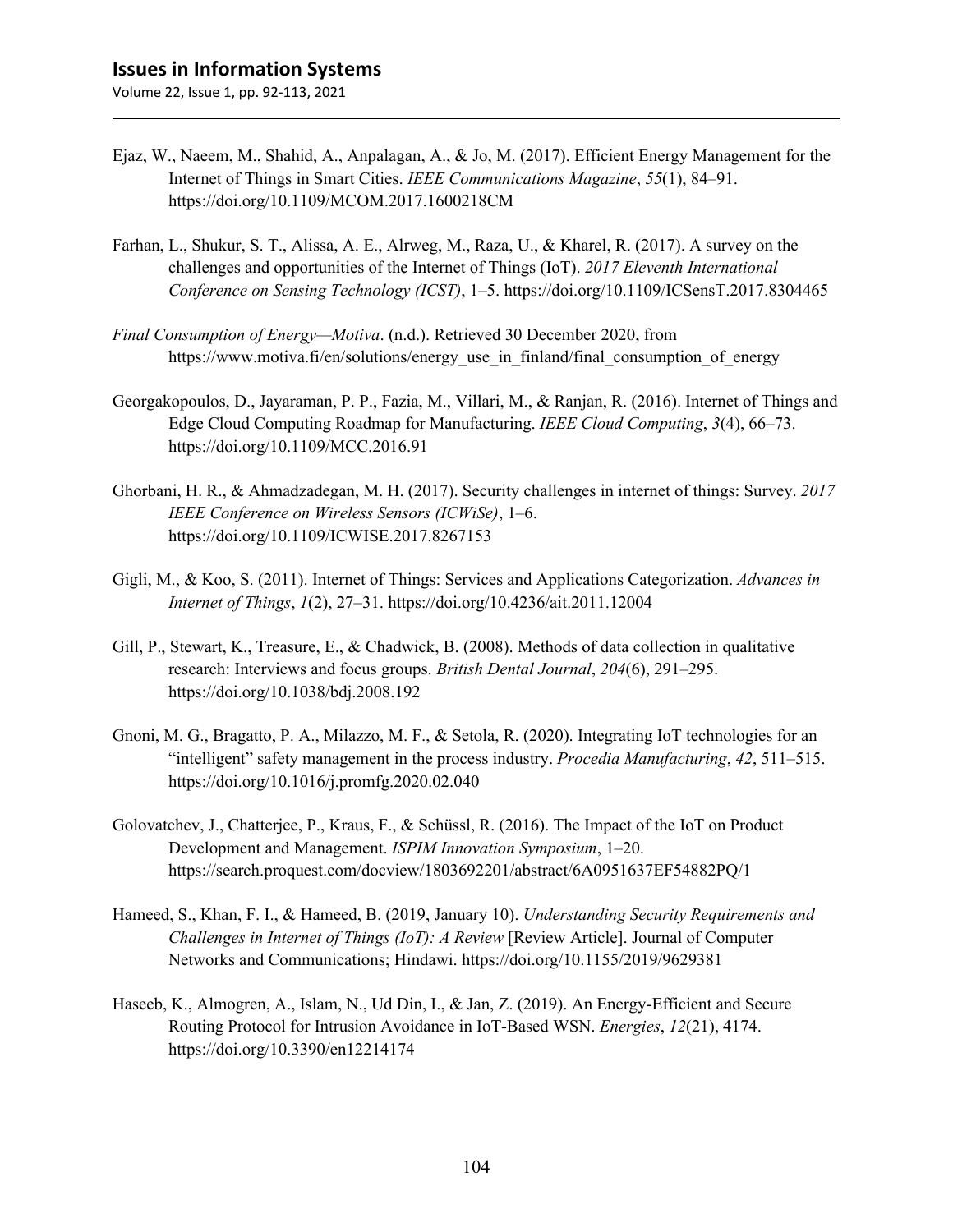- Hopkins, J., & Hawking, P. (2018). Big Data Analytics and IoT in logistics: A case study. *The International Journal of Logistics Management*, *29*(2), 575–591. https://doi.org/10.1108/IJLM-05-2017-0109
- Hossain, M. S., Madlool, N. A., Rahim, N. A., Selvaraj, J., Pandey, A. K., & Khan, A. F. (2016). Role of smart grid in renewable energy: An overview. *Renewable and Sustainable Energy Reviews*, *60*, 1168–1184. https://doi.org/10.1016/j.rser.2015.09.098
- Hossein Motlagh, N., Mohammadrezaei, M., Hunt, J., & Zakeri, B. (2020). Internet of Things (IoT) and the Energy Sector. *Energies*, *13*(2), 494. https://doi.org/10.3390/en13020494
- Hoyer, W. D., Kroschke, M., Schmitt, B., Kraume, K., & Shankar, V. (2020). Transforming the Customer Experience Through New Technologies. *Journal of Interactive Marketing*, *51*, 57–71. https://doi.org/10.1016/j.intmar.2020.04.001
- Hozdić, E. (n.d.). *SMART FACTORY FOR INDUSTRY 4.0: A REVIEW*. 8.
- Hsu, C.-L., & Lin, J. C.-C. (2016). An empirical examination of consumer adoption of Internet of Things services: Network externalities and concern for information privacy perspectives. *Computers in Human Behavior*, *62*, 516–527. https://doi.org/10.1016/j.chb.2016.04.023
- Hsu, C.-L., & Lin, J. C.-C. (2018). Exploring Factors Affecting the Adoption of Internet of Things Services. *Journal of Computer Information Systems*, *58*(1), 49–57. https://doi.org/10.1080/08874417.2016.1186524
- Ingemarsdotter, E., Jamsin, E., & Balkenende, R. (2020). Opportunities and challenges in IoT-enabled circular business model implementation – A case study. *Resources, Conservation and Recycling*, *162*, 105047. https://doi.org/10.1016/j.resconrec.2020.105047
- Jing, Q., Vasilakos, A. V., Wan, J., Lu, J., & Qiu, D. (2014). Security of the Internet of Things: Perspectives and challenges. *Wireless Networks*, *20*(8), 2481–2501. https://doi.org/10.1007/s11276-014-0761-7
- Kecskemeti, G., Casale, G., Jha, D. N., Lyon, J., & Ranjan, R. (2017). Modelling and Simulation Challenges in Internet of Things. *IEEE Cloud Computing*, *4*(1), 62–69. https://doi.org/10.1109/MCC.2017.18
- Khan, W. Z., Rehman, M. H., Zangoti, H. M., Afzal, M. K., Armi, N., & Salah, K. (2020). Industrial internet of things: Recent advances, enabling technologies and open challenges. *Computers & Electrical Engineering*, *81*, 106522. https://doi.org/10.1016/j.compeleceng.2019.106522
- Khanda, K., Salikhov, D., Gusmanov, K., Mazzara, M., & Mavridis, N. (2017). Microservice-Based IoT for Smart Buildings. *2017 31st International Conference on Advanced Information Networking and Applications Workshops (WAINA)*, 302–308. https://doi.org/10.1109/WAINA.2017.77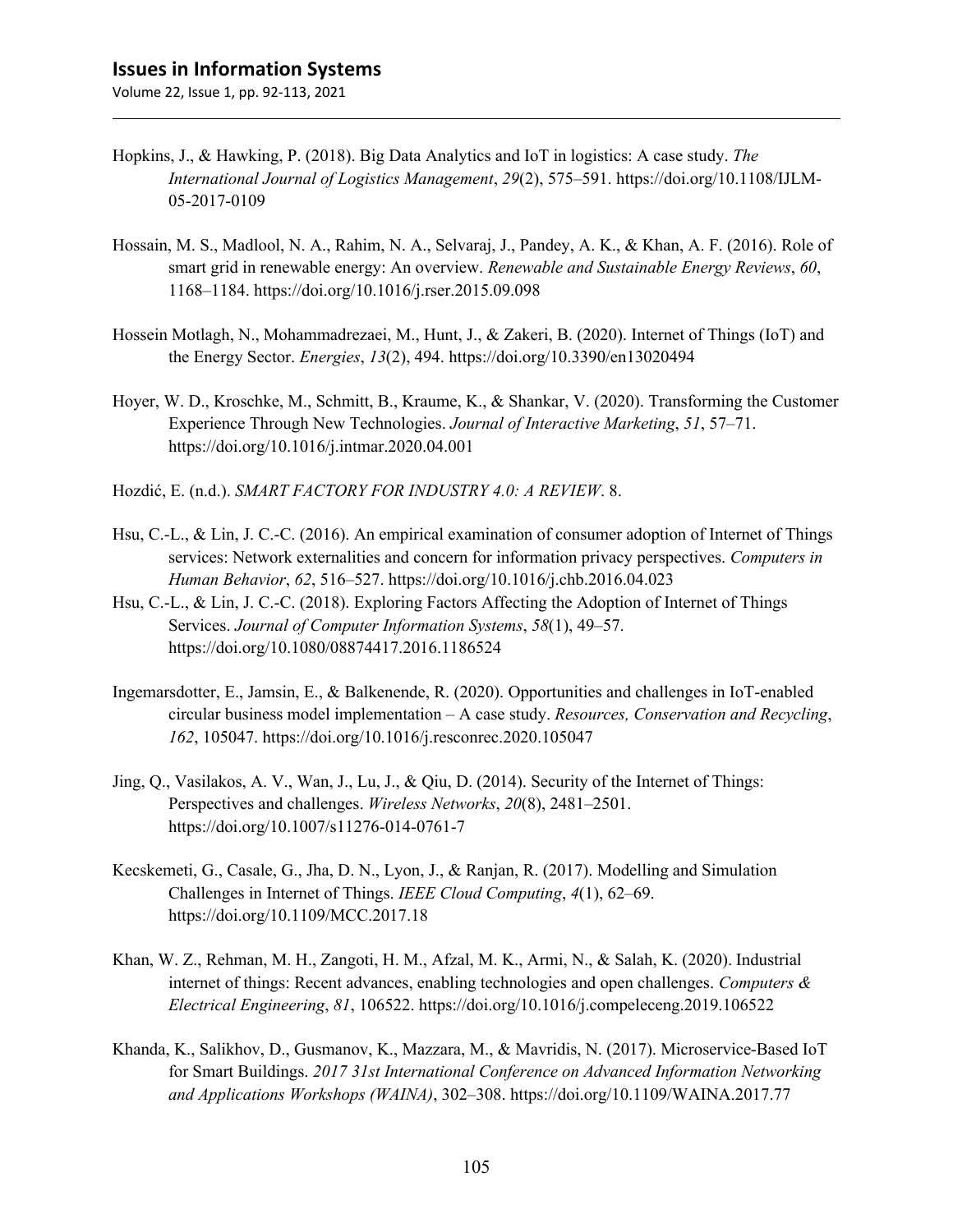- Koohang, A., Nowak, A., Paliszkiewicz, J., & Nord, J. H. (2020). Information Security Policy Compliance: Leadership, Trust, Role Values, and Awareness. *Journal of Computer Information Systems*, *60*(1), 1–8. https://doi.org/10.1080/08874417.2019.1668738
- Kumar, N. M., & Mallick, P. K. (2018). Blockchain technology for security issues and challenges in IoT. *Procedia Computer Science*, *132*, 1815–1823. https://doi.org/10.1016/j.procs.2018.05.140
- Kummitha, R. K. R., & Crutzen, N. (2019). Smart cities and the citizen-driven internet of things: A qualitative inquiry into an emerging smart city. *Technological Forecasting and Social Change*, *140*, 44–53. https://doi.org/10.1016/j.techfore.2018.12.001
- Lasi, H., Fettke, P., Kemper, H.-G., Feld, T., & Hoffmann, M. (2014). Industry 4.0. *Business & Information Systems Engineering*, *6*(4), 239–242. https://doi.org/10.1007/s12599-014-0334-4
- Lee, I., & Lee, K. (2015). The Internet of Things (IoT): Applications, investments, and challenges for enterprises. *Business Horizons*, *58*(4), 431–440. https://doi.org/10.1016/j.bushor.2015.03.008
- Lennvall, T., Gidlund, M., & Åkerberg, J. (2017). Challenges when bringing IoT into industrial automation. *2017 IEEE AFRICON*, 905–910. https://doi.org/10.1109/AFRCON.2017.8095602
- Lim, M. K., Bahr, W., & Leung, S. C. H. (2013). RFID in the warehouse: A literature analysis (1995– 2010) of its applications, benefits, challenges and future trends. *International Journal of Production Economics*, *145*(1), 409–430. https://doi.org/10.1016/j.ijpe.2013.05.006
- Lin, F., Chen, C., Zhang, N., Guan, X., & Shen, X. (2016). Autonomous Channel Switching: Towards Efficient Spectrum Sharing for Industrial Wireless Sensor Networks. *IEEE Internet of Things Journal*, *3*(2), 231–243. https://doi.org/10.1109/JIOT.2015.2490544
- Lu, Y. (2017). Industry 4.0: A survey on technologies, applications and open research issues. *Journal of Industrial Information Integration*, *6*, 1–10. https://doi.org/10.1016/j.jii.2017.04.005
- Lund, D., MacGillivray, C., Turner, V., & Morales, M. (2014). Worldwide and regional internet of things (iot) 2014–2020 forecast: A virtuous circle of proven value and demand. *International Data Corporation (IDC), Tech. Rep*, *1*, 9.
- Maple, C. (2017). Security and privacy in the internet of things. *Journal of Cyber Policy*, *2*(2), 155–184. https://doi.org/10.1080/23738871.2017.1366536
- Marcon, É., Marcon, A., Le Dain, M.-A., Ayala, N. F., Frank, A. G., & Matthieu, J. (2019). Barriers for the digitalization of servitization. *Procedia CIRP*, *83*, 254–259. https://doi.org/10.1016/j.procir.2019.03.129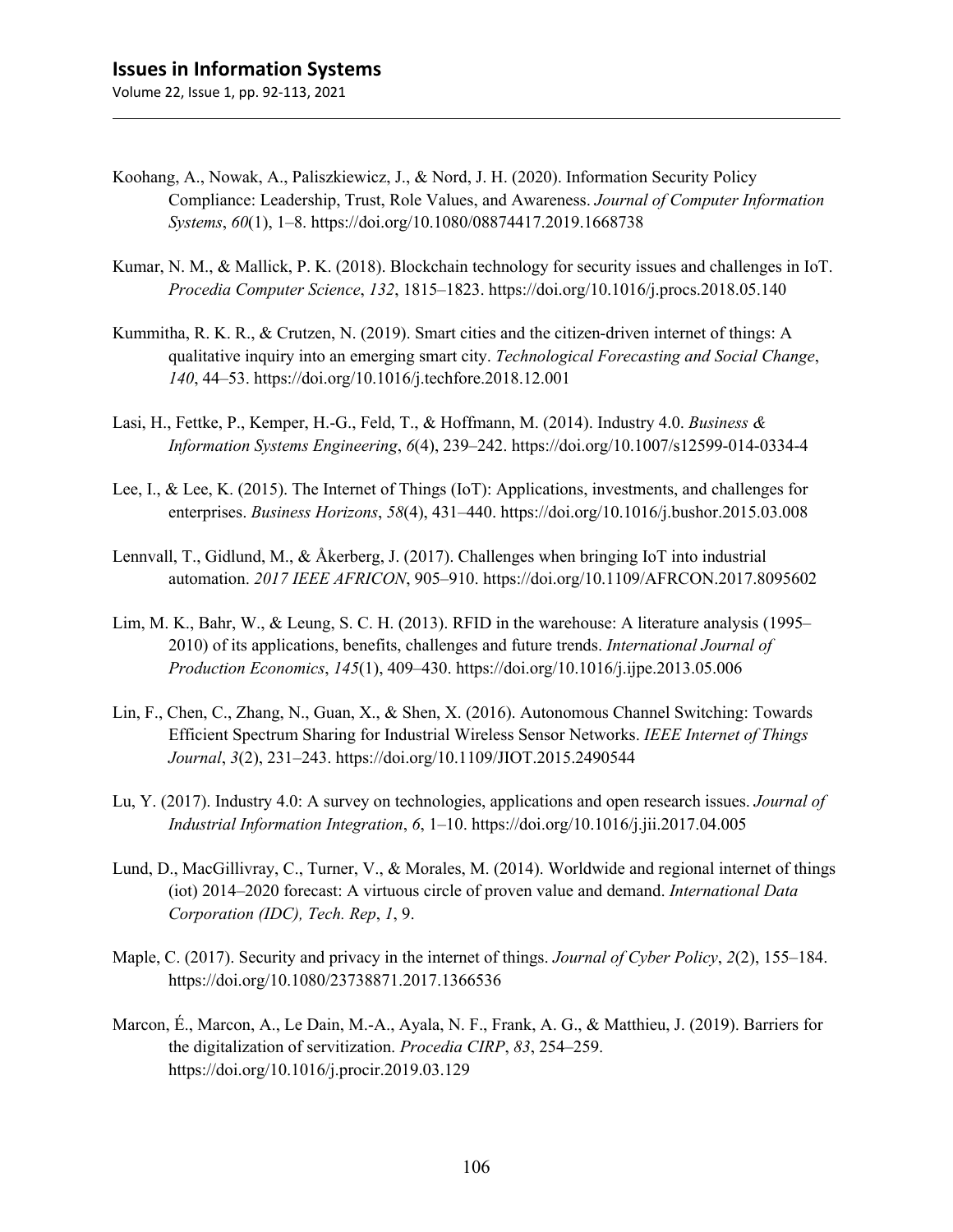- Mourtzis, D., Vlachou, E., & Milas, N. (2016). Industrial Big Data as a Result of IoT Adoption in Manufacturing. *Procedia CIRP*, *55*, 290–295. https://doi.org/10.1016/j.procir.2016.07.038
- Mrabet, H., Belguith, S., Alhomoud, A., & Jemai, A. (2020). A Survey of IoT Security Based on a Layered Architecture of Sensing and Data Analysis. *Sensors*, *20*(13), 3625. https://doi.org/10.3390/s20133625
- Nguyen, B., & Simkin, L. (2017). The Internet of Things (IoT) and marketing: The state of play, future trends and the implications for marketing. *Journal of Marketing Management*, *33*(1–2), 1–6. https://doi.org/10.1080/0267257X.2016.1257542
- Nižetić, S., Šolić, P., López-de-Ipiña González-de-Artaza, D., & Patrono, L. (2020). Internet of Things (IoT): Opportunities, issues and challenges towards a smart and sustainable future. *Journal of Cleaner Production*, *274*, 122877. https://doi.org/10.1016/j.jclepro.2020.122877
- Nord, J. H., Koohang, A., & Paliszkiewicz, J. (2019). The Internet of Things: Review and theoretical framework. *Expert Systems with Applications*, *133*, 97–108. https://doi.org/10.1016/j.eswa.2019.05.014
- Ouaddah, A., Mousannif, H., Abou Elkalam, A., & Ait Ouahman, A. (2017). Access control in the Internet of Things: Big challenges and new opportunities. *Computer Networks*, *112*, 237–262. https://doi.org/10.1016/j.comnet.2016.11.007
- Paiola, M., & Gebauer, H. (2020). Internet of things technologies, digital servitization and business model innovation in BtoB manufacturing firms. *Industrial Marketing Management*, *89*, 245–264. https://doi.org/10.1016/j.indmarman.2020.03.009
- Paliszkiewicz, J. (2019). Information Security Policy Compliance: Leadership and Trust. *Journal of Computer Information Systems*, *59*(3), 211–217. https://doi.org/10.1080/08874417.2019.1571459
- Pathak, V., Jena, B., & Kalra, S. (2013). Qualitative research. *Perspectives in Clinical Research*, *4*(3), 192. https://doi.org/10.4103/2229-3485.115389
- Pfeiffer, S. (2016). Robots, Industry 4.0 and Humans, or Why Assembly Work Is More than Routine Work. *Societies*, *6*(2), 16. https://doi.org/10.3390/soc6020016
- Pflaum, A. A., & Golzer, P. (2018). The IoT and Digital Transformation: Toward the Data-Driven Enterprise. *IEEE Pervasive Computing*, *17*(1), 87–91. https://doi.org/10.1109/MPRV.2018.011591066
- Porter, M. E., & Heppelmann, J. E. (2014). How smart, connected products are transforming competition. *Harvard Business Review*, *92*(11), 64–88.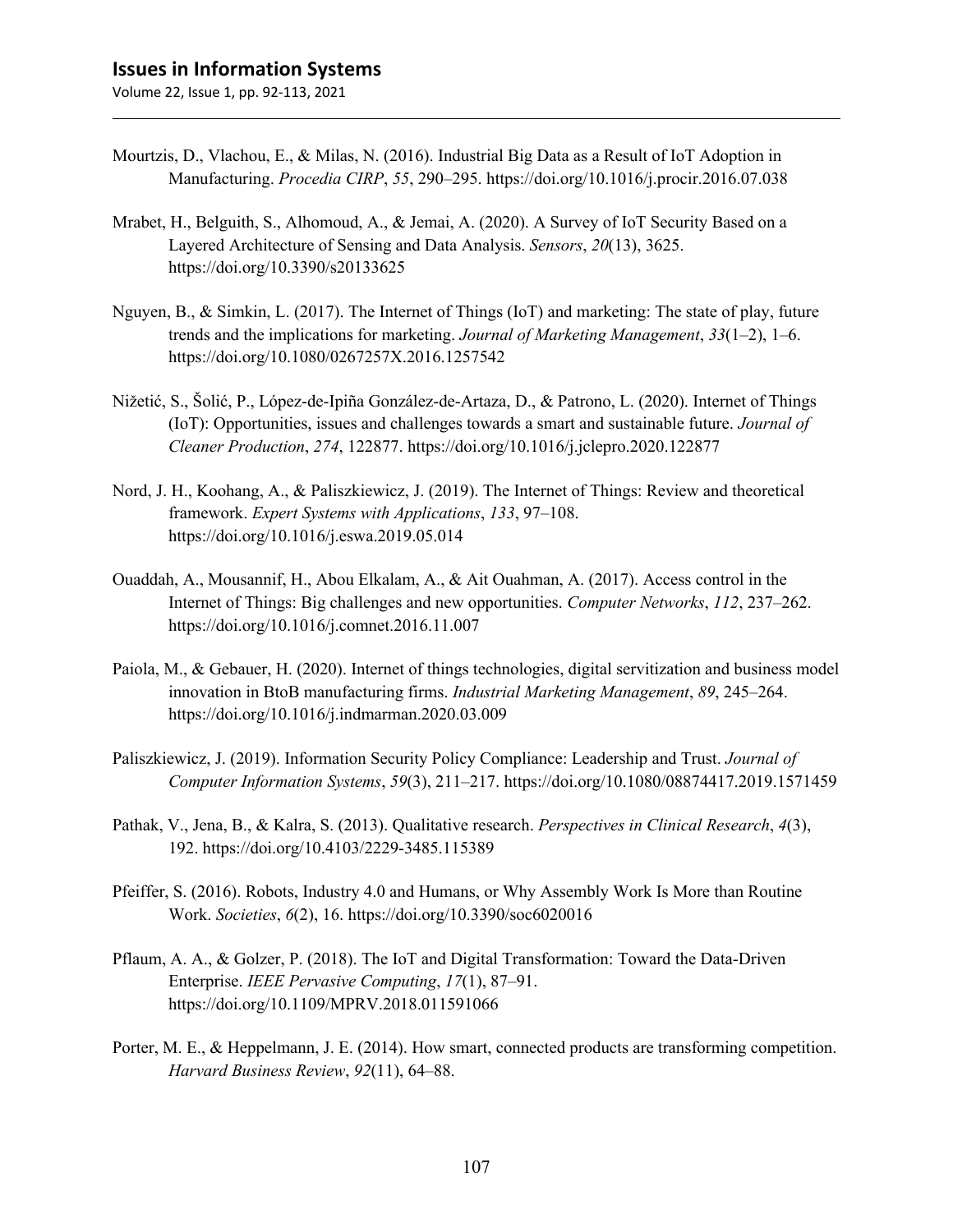- Ramamurthy, A., & Jain, P. (2017). *The Internet of Things in the Power Sector: Opportunities in Asia and the Pacific* (Issue 48). Asian Development Bank. https://www.adb.org/publications/internetof-things-power-sector-opportunities
- Roblek, V., Meško, M., & Krapež, A. (2016). A Complex View of Industry 4.0. *SAGE Open*, *6*(2), 2158244016653987. https://doi.org/10.1177/2158244016653987
- Schmitt, G., Mladenow, A., Strauss, C., & Schaffhauser-Linzatti, M. (2019). Smart Contracts and Internet of Things: A Qualitative Content Analysis using the Technology-Organization-Environment Framework to Identify Key-Determinants. *Procedia Computer Science*, *160*, 189–196. https://doi.org/10.1016/j.procs.2019.09.460
- Schwab, K. (2017). *The Fourth Industrial Revolution*. Crown.
- Shaikh, F. K., Zeadally, S., & Exposito, E. (2017). Enabling Technologies for Green Internet of Things. *IEEE Systems Journal*, *11*(2), 983–994. https://doi.org/10.1109/JSYST.2015.2415194
- Shakeel, S. R., Takala, J., & Zhu, L.-D. (2017). Commercialization of renewable energy technologies: A ladder building approach. *Renewable and Sustainable Energy Reviews*, *78*, 855–867. https://doi.org/10.1016/j.rser.2017.05.005
- Smidt, H., Thornton, M., & Ghorbani, R. (2018, January 3). *Smart Application Development for IoT Asset Management Using Graph Database Modeling and High-Availability Web Services*. https://doi.org/10.24251/HICSS.2018.725
- Sood, K., Yu, S., & Xiang, Y. (2016). Software-Defined Wireless Networking Opportunities and Challenges for Internet-of-Things: A Review. *IEEE Internet of Things Journal*, *3*(4), 453–463. https://doi.org/10.1109/JIOT.2015.2480421
- Stoyanova, M., Nikoloudakis, Y., Panagiotakis, S., Pallis, E., & Markakis, E. K. (2020). A Survey on the Internet of Things (IoT) Forensics: Challenges, Approaches, and Open Issues. *IEEE Communications Surveys Tutorials*, *22*(2), 1191–1221. https://doi.org/10.1109/COMST.2019.2962586
- Tan, Y. S., Ng, Y. T., & Low, J. S. C. (2017). Internet-of-Things Enabled Real-time Monitoring of Energy Efficiency on Manufacturing Shop Floors. *Procedia CIRP*, *61*, 376–381. https://doi.org/10.1016/j.procir.2016.11.242
- Tao, F., Wang, Y., Zuo, Y., Yang, H., & Zhang, M. (2016). Internet of Things in product life-cycle energy management. *Journal of Industrial Information Integration*, *1*, 26–39. https://doi.org/10.1016/j.jii.2016.03.001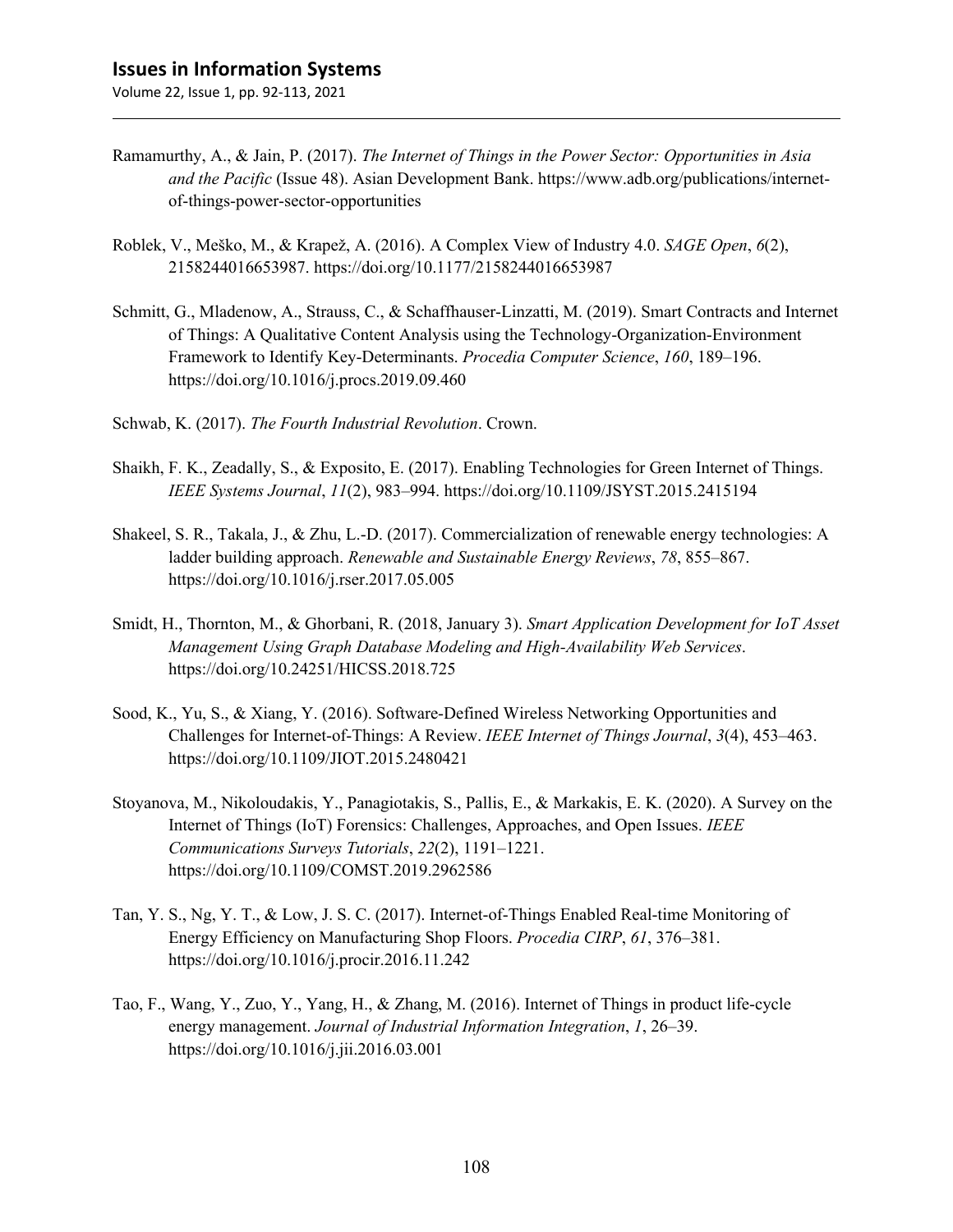- Teoh, Y. K., Gill, S. S., & Parlikad, A. K. (2021). IoT and Fog Computing based Predictive Maintenance Model for Effective Asset Management in Industry 4.0 using Machine Learning. *IEEE Internet of Things Journal*, 1–1. https://doi.org/10.1109/JIOT.2021.3050441
- Thibaud, M., Chi, H., Zhou, W., & Piramuthu, S. (2018). Internet of Things (IoT) in high-risk Environment, Health and Safety (EHS) industries: A comprehensive review. *Decision Support Systems*, *108*, 79–95. https://doi.org/10.1016/j.dss.2018.02.005
- Virat, M. S., Bindu, S. M., Aishwarya, B., Dhanush, B. N., & Kounte, M. R. (2018). Security and Privacy Challenges in Internet of Things. *2018 2nd International Conference on Trends in Electronics and Informatics (ICOEI)*, 454–460. https://doi.org/10.1109/ICOEI.2018.8553919
- Wan, J., Chen, B., Imran, M., Tao, F., Li, D., Liu, C., & Ahmad, S. (2018). Toward Dynamic Resources Management for IoT-Based Manufacturing. *IEEE Communications Magazine*, *56*(2), 52–59. https://doi.org/10.1109/MCOM.2018.1700629
- Weber, R. H. (2010). Internet of Things New security and privacy challenges. *Computer Law & Security Review*, *26*(1), 23–30. https://doi.org/10.1016/j.clsr.2009.11.008
- Wilson, E., Kenny, A., & Dickson-Swift, V. (2015). Using Blogs as a Qualitative Health Research Tool: A Scoping Review. *International Journal of Qualitative Methods*, *14*(5), 1609406915618049. https://doi.org/10.1177/1609406915618049
- Wortmann, F., & Flüchter, K. (2015). Internet of Things. *Business & Information Systems Engineering*, *57*(3), 221–224. https://doi.org/10.1007/s12599-015-0383-3
- Younan, M., Houssein, E. H., Elhoseny, M., & Ali, A. A. (2020). Challenges and recommended technologies for the industrial internet of things: A comprehensive review. *Measurement*, *151*, 107198. https://doi.org/10.1016/j.measurement.2019.107198
- Zouinkhi, A., Ayadi, H., Val, T., Boussaid, B., & Abdelkrim, M. N. (2020). Auto-management of energy in IoT networks. *International Journal of Communication Systems*, *33*(1), e4168. https://doi.org/10.1002/dac.4168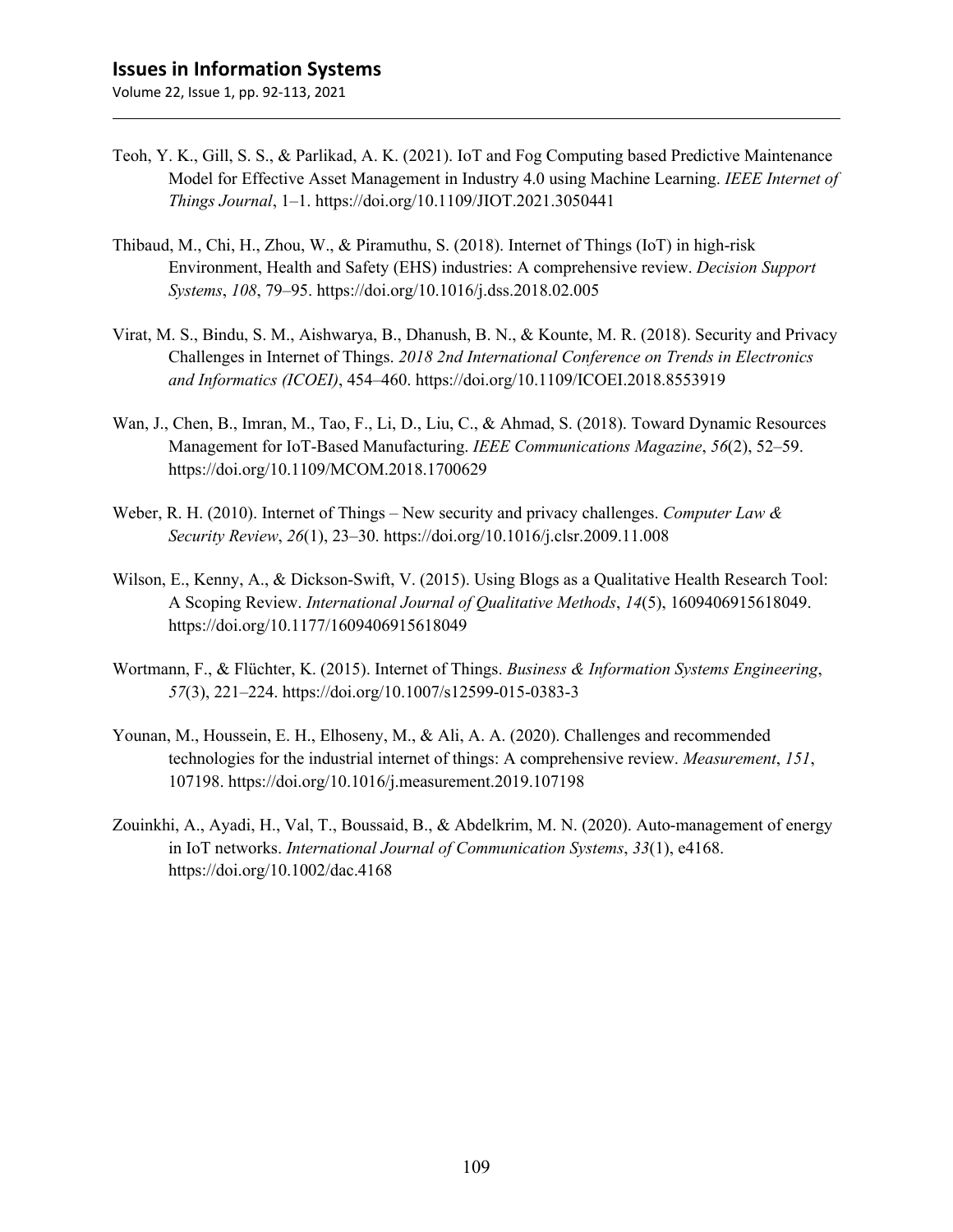## **Appendix A**

## **Background information of participants**

| Company       | <b>Interviewee</b> (Position)                          | <b>Organisation products/Services</b>                                                                                     | <b>Experience</b> | Country |
|---------------|--------------------------------------------------------|---------------------------------------------------------------------------------------------------------------------------|-------------------|---------|
| A             | Director of Innovation, Global<br>product line manager | IoT system configurator,<br>customised solutions &<br>professional services                                               | 30 years          | Finland |
| B             | IoT systems developer                                  | Marine Power, Diesel engines                                                                                              | 5 years           | Finland |
| $\mathcal{C}$ | PhD Researcher, IoT<br>architecture specialist         | Smart building, smart heating<br>solutions                                                                                | 3 years           | Finland |
| D             | Master builder, emerging<br>technologies               | IoT solutions for the energy<br>sector                                                                                    | 7 years           | Finland |
| E             | <b>Business Development</b><br>Manager                 | Industrial IoT                                                                                                            | 3 years           | Finland |
| F             | Systems architect                                      | Cutting tools Tech for the energy<br>industry                                                                             | 10 years          | Finland |
| G             | <b>Application Engineer</b>                            | Drive technology, variable speed<br>generator technology, energy<br>storage system, Dedicated Power<br>Management System. | 5 years           | Finland |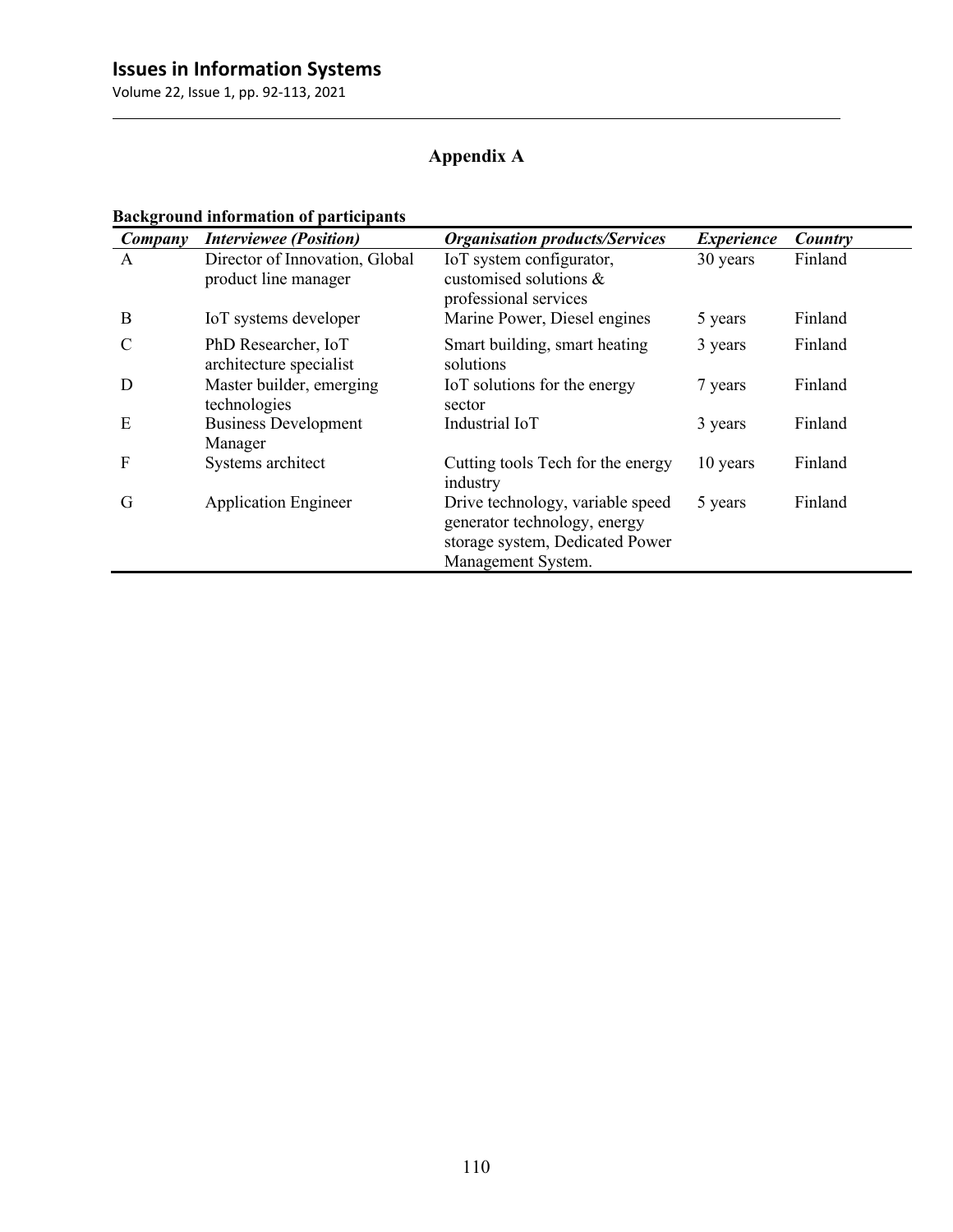Volume 22, Issue 1, pp. 92-113, 2021

## **Appendix B**

## **Major applications and utilisation of IoT**

| Manufacturi              | We have in our factory thousands of sensors, measure pressure applying and                                                                                      | <b>IoT</b> System        |
|--------------------------|-----------------------------------------------------------------------------------------------------------------------------------------------------------------|--------------------------|
| ng                       | measuring rolling and lot of other things, these sensors have been mainly<br>used inside the machine, and we are now live streaming sensors values to the       | Developer                |
|                          | cloud, storing it to the data lakes and we do visualisation and next step is to                                                                                 |                          |
|                          | start optimising through data analysis to see what dimensions effect quality                                                                                    |                          |
|                          | the most.                                                                                                                                                       |                          |
|                          | We did actually created the manufacturing execution system a kind of having                                                                                     | <b>Business</b>          |
|                          | smart connected assets in the field to monitor the performance of all<br>components in the manufacturing process, especially in the service area                | Developme<br>nt Manager  |
|                          | perform preventive maintenance but then also they are using it for fault<br>Finding.                                                                            |                          |
| Smart grid,              | We have kind of horizontal solutions for the network is used for power                                                                                          | Director                 |
| energy                   | quality monitoring but then also so for example like H**** use that for solar                                                                                   | Innovation               |
| systems                  | factories for connecting different types of assets to realise demand response<br>elasticity scenario, stabilise the grid frequency of 50 hertz automatically to |                          |
|                          | all the big power plants [] hydropower plants are controlled from that                                                                                          |                          |
|                          | energy storage solution.                                                                                                                                        |                          |
| Information              | Our organisation provides digital solutions and professional services in the                                                                                    | Master<br><b>Builder</b> |
| Technology               | domain of IoT and AI, and we use IT in combination with our customised<br>solutions to provide sustainable digital solutions to our partner companies.          | Emerging                 |
|                          |                                                                                                                                                                 | Technologi               |
|                          |                                                                                                                                                                 | $\mathfrak{e}_S$         |
|                          | Obviously, the aim of our IT is to provide information in decision making,<br>and implementing IoT enabled us to collect data, the large amount of data         | System<br>Architect      |
|                          | and now we see in our manufacturing and product development it is helping                                                                                       |                          |
|                          | a lot by reporting discrepancies and enabling process automation. So, the                                                                                       |                          |
|                          | combination of IT and IoT is working well for us.                                                                                                               |                          |
| Logistics $\&$<br>Marine | We have ***** (organisation name) self-built marine engines and we have<br>IoT devices in the field which actually collect data from engines and then           | IoT systems<br>Developer |
| powers                   | publish data to the cloud where we have MQTT brokers and collect the data                                                                                       |                          |
|                          | and then finally data is consumed by analytics downstream customer to                                                                                           |                          |
|                          | provide valuable user experience to the end customer.                                                                                                           |                          |
|                          | Our organisation uses IoT in multiple projects related to smart grid and                                                                                        | Application              |
|                          | Marine power solutions. However, we have just started implementing IoT<br>related projects and utilisation is at its basic level.                               | Engineer                 |
| Energy                   | We have a start-up company of which we have developed some products with                                                                                        | IoT                      |
| efficiency               | the help of IoT like Building an automation system for heating and cooling                                                                                      | Architect                |
|                          | off of any house, it can detect if the people are at home or if the people<br>are outside and turning the heating on/off, ultimately cutting the heating        | Specialist               |
|                          | energy by 40%, and it's a huge contribution in energy efficiency.                                                                                               |                          |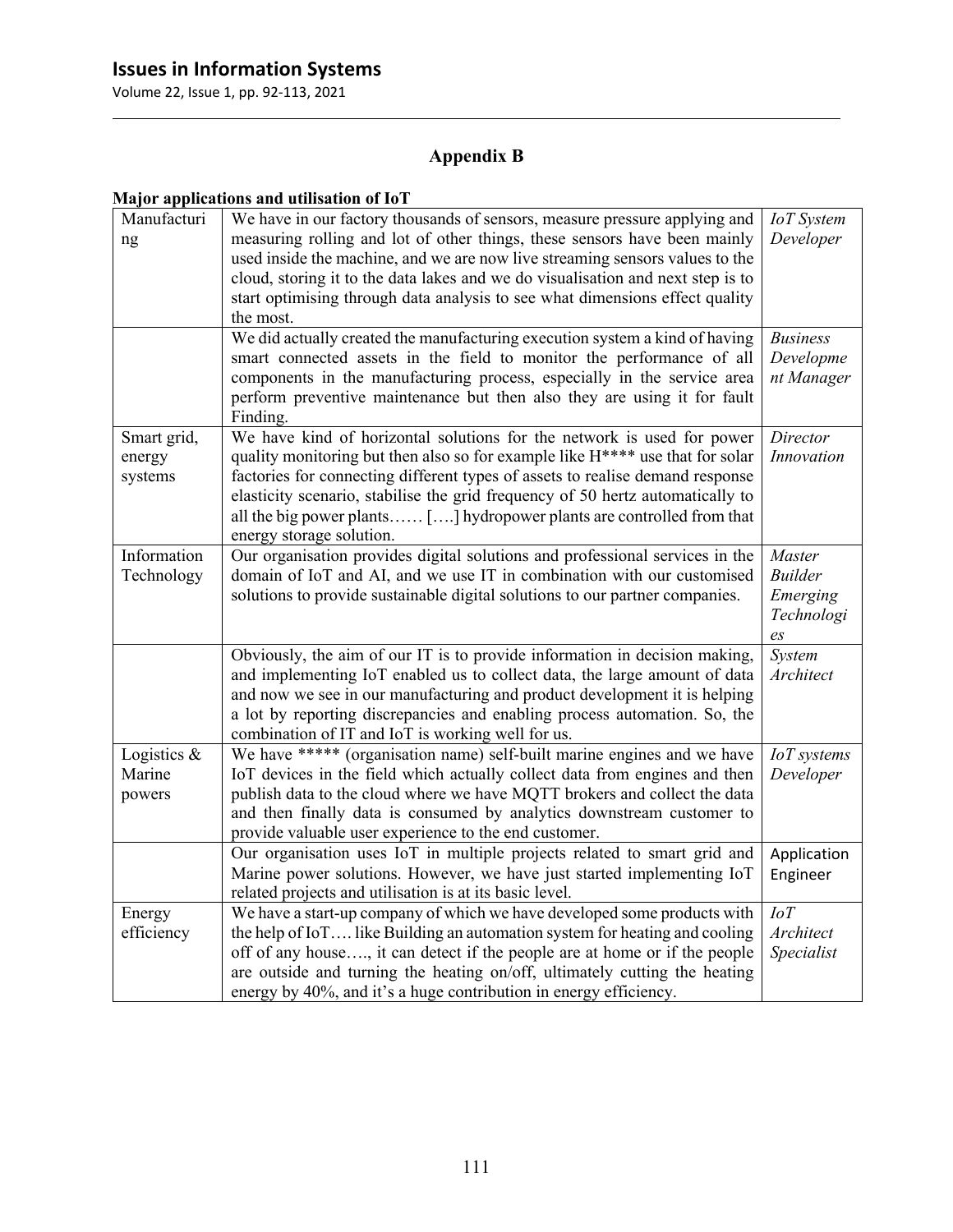Volume 22, Issue 1, pp. 92-113, 2021

## **Appendix C**

|                                  | защріє пізсизмон он ніајог спанендез ани рененіз                                                                                                                                                                                                                                                                                                                                                                                                                                                                                                      |                                           |
|----------------------------------|-------------------------------------------------------------------------------------------------------------------------------------------------------------------------------------------------------------------------------------------------------------------------------------------------------------------------------------------------------------------------------------------------------------------------------------------------------------------------------------------------------------------------------------------------------|-------------------------------------------|
| Technical<br>challenges          | I think for our organisation network is the most challenging<br>especially if we talk about sites and fields where Marine operates,<br>[]  changing their IP'S and it makes quite challenging.                                                                                                                                                                                                                                                                                                                                                        | IoT Systems<br>Developer                  |
|                                  | We have kind of edge device which is batching and buffering data<br>and if the Internet connectivity will go down, so we have to buffer<br>the data, so the connection restored,  []  MQQT protocols<br>authenticate and how we orchestrate and manage from an<br>operational perspective, these are kind of challenges we have<br>looked at that.                                                                                                                                                                                                    | Systems<br>Architect                      |
|                                  | Challenge of interoperability, in our technologies we are utilising<br>a proprietary connectivity platform it is ideal for our<br>applications for our devices essential  []  we have<br>developed our whole product around that connectivity protocol,<br>one of the biggest problems is with industrial customers clients s<br>they have very closed systems.                                                                                                                                                                                       | <b>Business</b><br>Development<br>Manage  |
| Organisational<br>level barriers | Major challenge was organisation going though transformational<br>phase [], taking on board and coordination among all<br>stakeholders was big challenge  []  transformation is always<br>painful and human nature tend to resist to come out of comfort<br>zone, and it was driven well by the management, by having more<br>and more information sessions and discussing why transformation<br>is necessary.                                                                                                                                        | IoT Systems<br>Developer.                 |
|                                  | I think it's always about people about decision-makers people are<br>always an issue and when it comes down to implementing new<br>technologies because of course it's much easier to try to mitigate<br>the risk rather than trying to catch opportunities $[\dots] \dots$ it's much<br>more challenging for them to start implementing new technology<br>which might not bring return-on-investment immediately but will<br>bring in the next 2 to 3 years or this might not apply to everyone<br>but especially for talking about decision-makers. | <b>Business</b><br>Development<br>Manager |
|                                  | People might feel threaten in an organisation actually by an IoT in<br>some degree kind of start boycotting the external solutions, spread<br>misinformation starts working against it  []  it becomes real<br>distractor that is very hazardous.                                                                                                                                                                                                                                                                                                     | Director of<br>Innovation                 |
| Return on<br>investment          | Matter on return-on-investment is very tricky because from my<br>personal experience the way how it is being calculated in our<br>industry is tricky, a lot of IoT related projects around 70-80% fails<br>in their POC stage and in my experience, it happens because the<br>objectives of the POC are not clearly pretty define it's<br>much more challenging for them to start implementing new<br>technology<br>which might not bring return-on-investment<br>immediately.                                                                        | <b>Business</b><br>Development<br>Manager |

### **Sample discussion on major challenges and benefits**